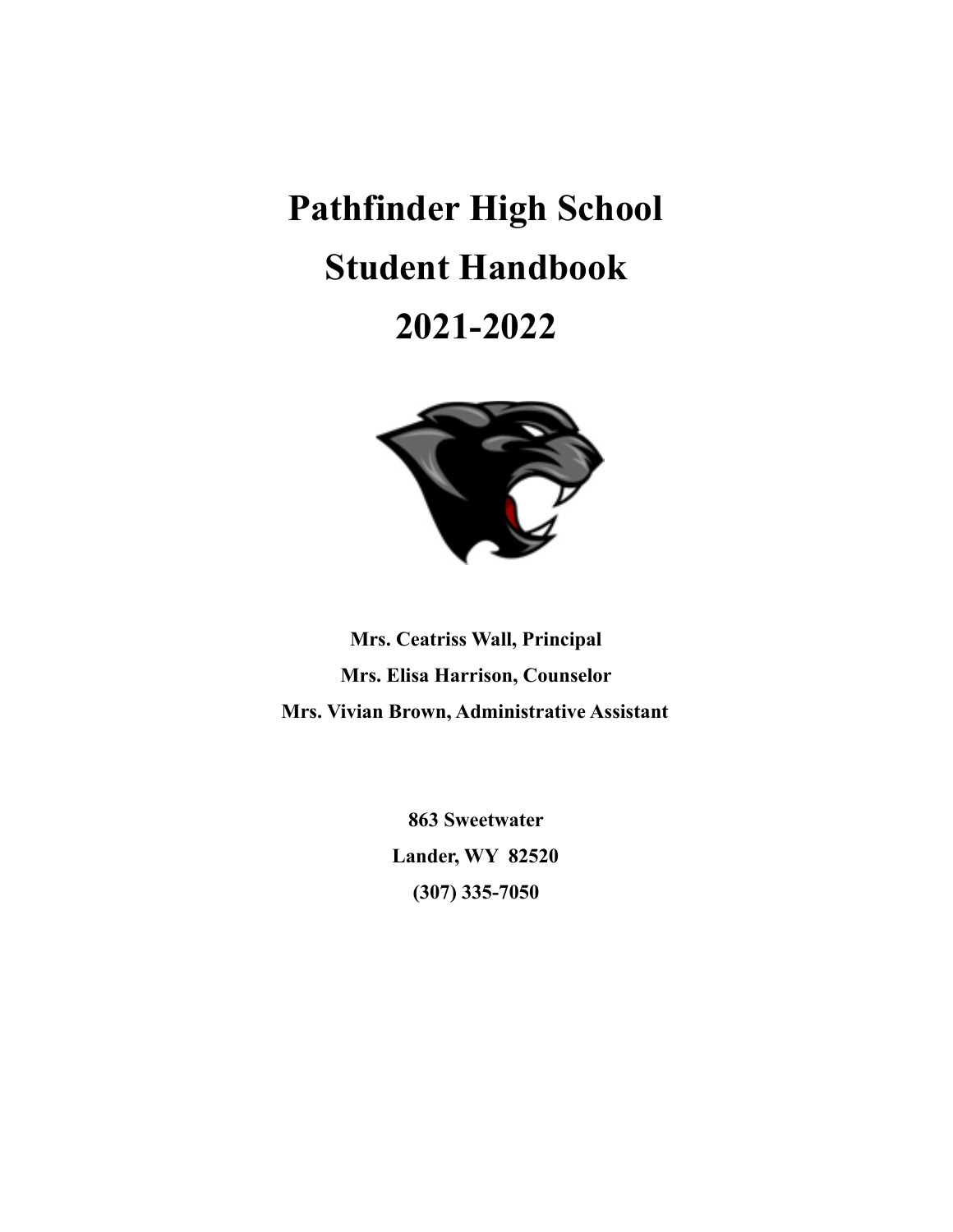# **PHS Mission**

Pathfinder is an alternative high school that ensures all students' academic, social and emotional success by focusing on building healthy relationships within our community, learning through collaboration, and engaging in meaningful projects and experiences.

# **PHS Vision**

PHS will be known for graduates who:

- Make positive contributions to their community
- Are innovative and collaborative problem solvers
- Develop unique passions for the careers of the future
- Embrace and persevere through challenges
- Are compassionate and respect diverse perspectives and cultures

| <b>Schedule</b> | <b>M, T, Th, F</b> | <b>Wednesday, Early Out</b> |
|-----------------|--------------------|-----------------------------|
| <b>Block 1</b>  | $8:00 - 9:30$      | $8:00 - 9:20$               |
| <b>CCR-A</b>    | $9:30 - 10:00$     | $9:30 - 9:50$               |
| <b>Block 2</b>  | $10:00 - 11:30$    | $9:50 - 11:20$              |
| Lunch           | $11:30 - 12:00$    | $11:20 - 11:50$             |
| <b>Block 3</b>  | $12:00 - 1:30$     | $11:50 - 1:10$              |
| $CCR-B$         | $1:30 - 2:00$      | <b>None</b>                 |
| <b>Block 4</b>  | $2:00 - 3:30$      | $1:10 - 2:30$               |

# **DAILY SCHEDULE**

Pathfinder High School is a closed campus during school hours. This allows for a safe, secure, and controlled environment for the students, faculty, and staff. Parents must sign their students out of school in order for them to leave campus for any reason. This includes students who are 18 years of age or older. However, sophomore, junior and senior students can earn open campus on a daily basis. Student and parents must sign and return the Lunch Privilege form in order to qualify. (Pg. 34)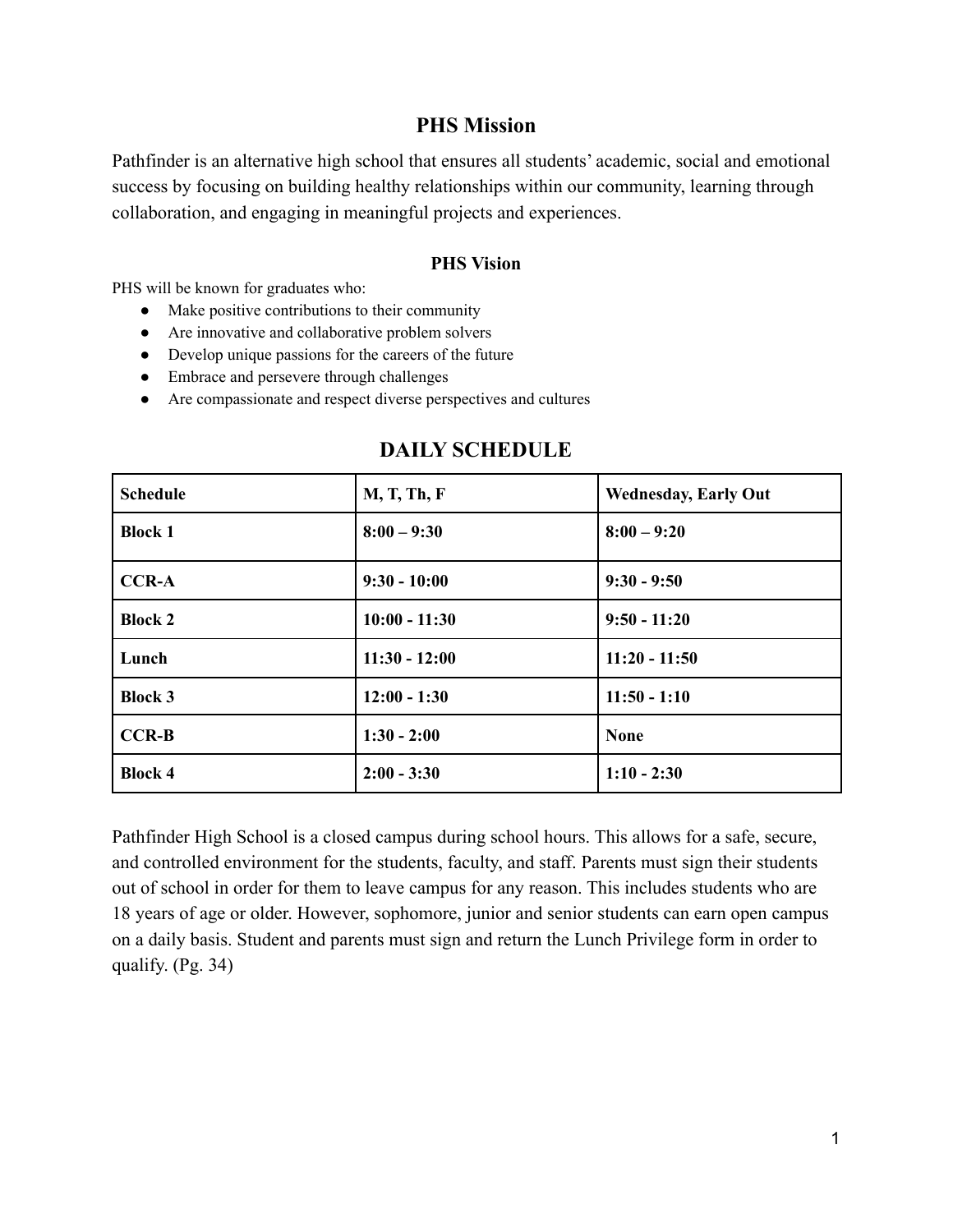# ACADEMICS

Pathfinder High School has set standards for all students. Students should be academically responsible, attend school regularly, and demonstrate, through their behavior, that they want to be in school.

Pathfinder High School is a school of choice. Our purpose is to serve students who thrive in a non-traditional high school setting. Class sizes are generally small allowing students to learn to the best of their ability and teachers to give instruction to assist students in their academic success. Student misbehavior, that interferes with other students' learning, is not tolerated and can result in a student being asked to leave the school and return to their home school.

To enroll, each student must present evidence of previous school attendance, transcripts, test scores, services received, birth certificate, and immunization records.

# CREDIT REQUIREMENTS

Twenty-five (25) credits and proficiencies in the four core academic areas (English, Mathematics, Science, and Social Studies) and one additional area must be earned to graduate. Pathfinder High School is an accredited high school awarding high school diplomas to those who have completed the graduation requirements.

# **CREDITS** ENGLISH 4 MATHEMATICS 3 SCIENCE 3 SOCIAL STUDIES 3 Electives 12 **TOTAL REQUIRED: 25 CREDITS**

*A senior project is required for graduation.* Community experience is an option for earning credits. Community experiences can include working, volunteering, mentoring, or job shadowing. Please note that if a student is interested in Hathaway Scholarship money for post high-school education, additional requirements must be met. Check with the counselor for details. Students who do not want to take the required courses for the Hathaway Scholarship will need to sign the opt out form along with their parents.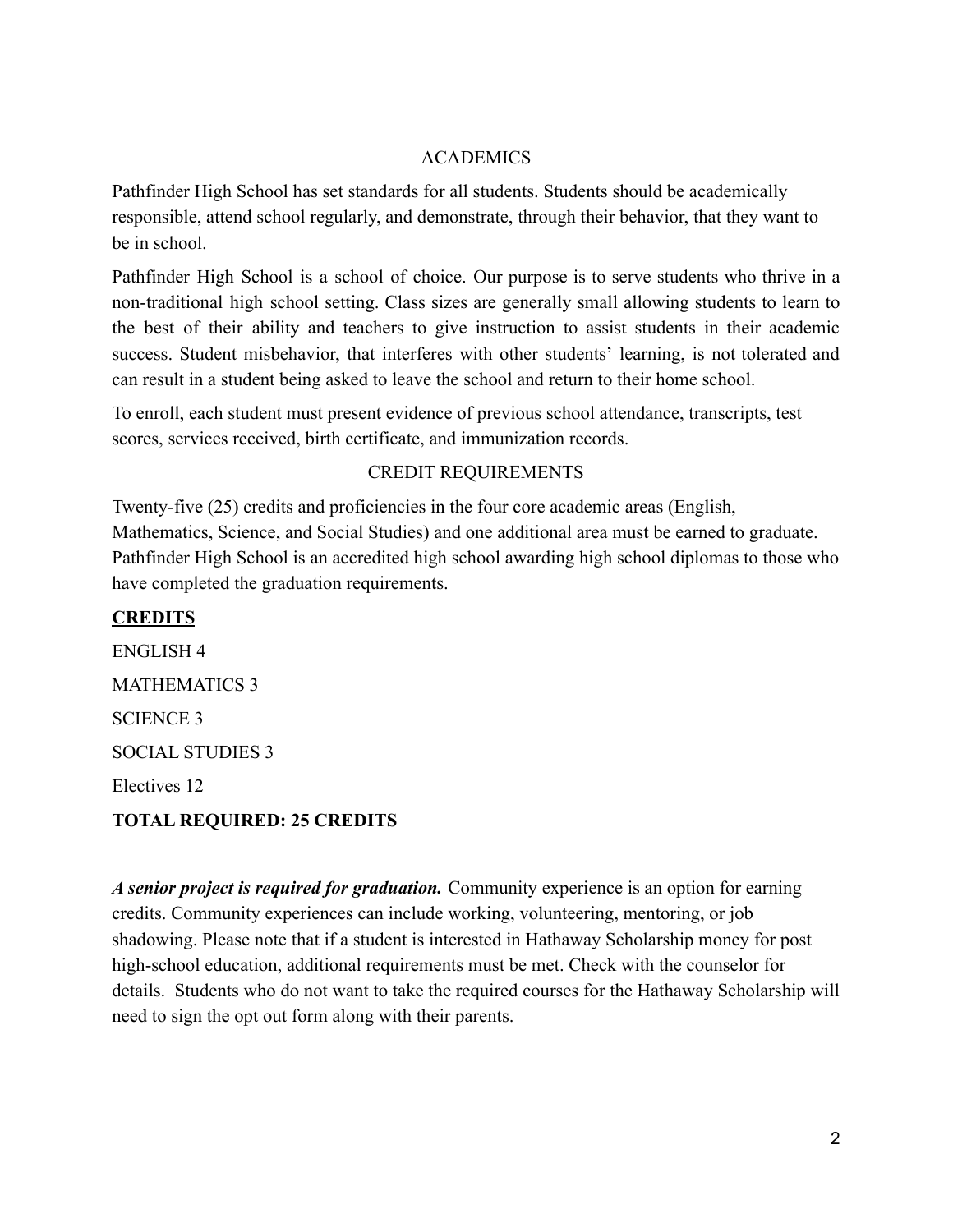Credits: Credit for classes will only be given to students earning a "C" or better on their final semester report card. Students earning letter grades equivalent to a-"F" will earn an "I" or incomplete for that term. Student will have the next semester and/or summer school opportunity for credit recovery. If the student does not utilize that opportunity for credit recovery, the "I" will be converted to a "F" for the permanent transcript.

# Class Status

Students are classified at the beginning of each school year. Students are classified with their grade cohort group (year they enter high school).

# Graduation

Because participation in graduation ceremonies is a privilege, not a right, the Pathfinder administrator has the authority to deny a student this privilege if a student's behavior is not reflective of the expectations for a Pathfinder student.

Students who have an IEP (Individual Education Plan) may be eligible for a Certificate of Completion. There are two ways this can be accomplished:

1. Pass all classes, but not proficient in 5 of 9 content areas, or

2. Proficient in 5 of 9 content areas, but has not met all the credit requirements. The IEP team will decide in a formal meeting if the Certificate of Completion is appropriate for a student.

# **Early Graduation**

The Board of Trustees will consider graduation requests for a student wishing to graduate at the end of a term if: (1) student will complete all requirements for that year's graduating class by the end of the term; and (2) a written letter of request has been submitted to the principal and superintendent two months prior to the end of the term in which the student wants to graduate. Students granted early graduation and completing all requirements for early graduation will not be allowed to participate in school activities or events for the remainder of the year and must specifically request, in their letter whether they desire to be included in commencement exercises. Students wishing to graduate early must work with their counselors and administrators as early as possible to ensure they are eligible for early graduation.

# REPORT CARDS/PROGRESS REPORTS

Report cards are issued and given to parents/guardians/adult students at parent teacher conferences following each semester and mailed home. All teachers will contact parents as needed between reporting periods. Parents/guardians/adult students are encouraged to examine the grade reports and to contact the teachers about any concerns. Parents may also view current grade via their Infinite Campus Parent Portal.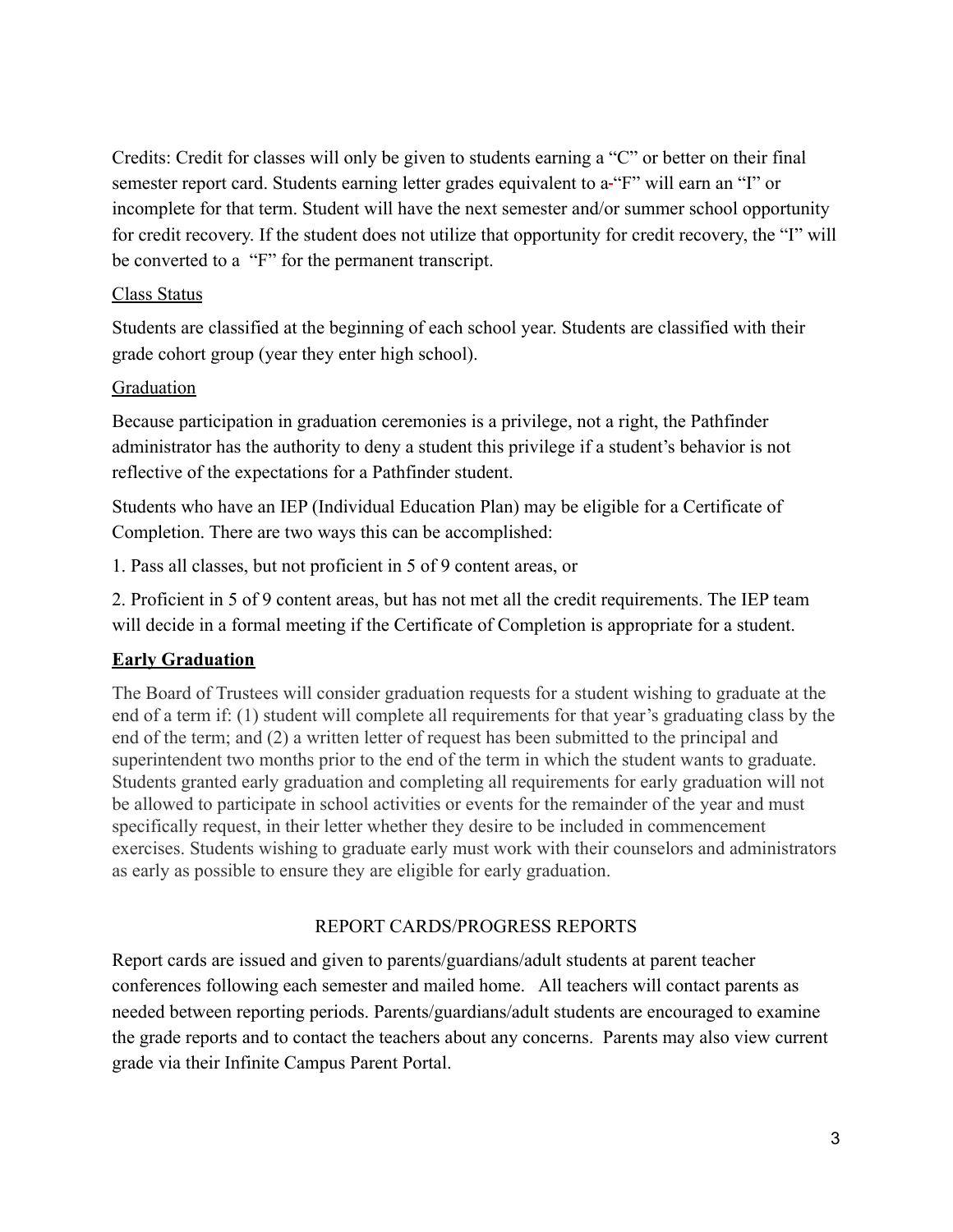# SCHOOL FINES & OBLIGATIONS

School fines and other obligations must be taken care of in a timely manner no later than the close of each school year. Transcripts will reflect NO CREDIT earned until all fines and fees are paid. Seniors will not be allowed to participate in graduation ceremonies until all fines are paid in full. Law enforcement may be called to help secure restitution. No diploma or credit for a course that has been successfully completed shall be denied to a student who has earned it, provided such diploma or credit shall not be deemed earned until payment has been made for all indebtedness due to the school district (W.S. 21-4-308).

# PARENT PARTICIPATION

At Pathfinder High School, we encourage parents to take an active role in their child's education.

Parent/guardian visitors are always welcome at Pathfinder. Please follow the school policy for such visits which includes checking in at the front office through the Raptor system. This requires a drivers license/ID to obtain a visitor's pass. The entrance to PHS (southeast doors) remains locked during the school day. Entrance to the school is controlled through the Front Office of PHS. We ask that you do not use the Central Administration entrance to visit PHS.

Pathfinder staff have web pages on the District web site to provide information about their classes. The web site for Pathfinder that provides information about our school is <http://www.landerschools.org/Pathfinder/>

We use Infinite Campus to communicate with parents through email or text depending on parent preference. In order to receive these messages parents need to use their parent portal account. This is the same account that you register your child/children. <https://fremont1wy.infinitecampus.org/campus/portal/fremontlander.jsp>

If you have any suggestions for how we might improve as a school or district, we are always willing to hear from you, in person, by phone, or through our district's online suggestion box. <http://bit.ly/LanderSchoolsSuggestionBox>

The district employs a Community Relations Coordinator to provide a number of communication services to parents, including serving as a liaison between the district and parents/community. For information, please contact Matt Jacobson ([mjacobson@landerschools.org](mailto:mjacobson@landerschools.org)).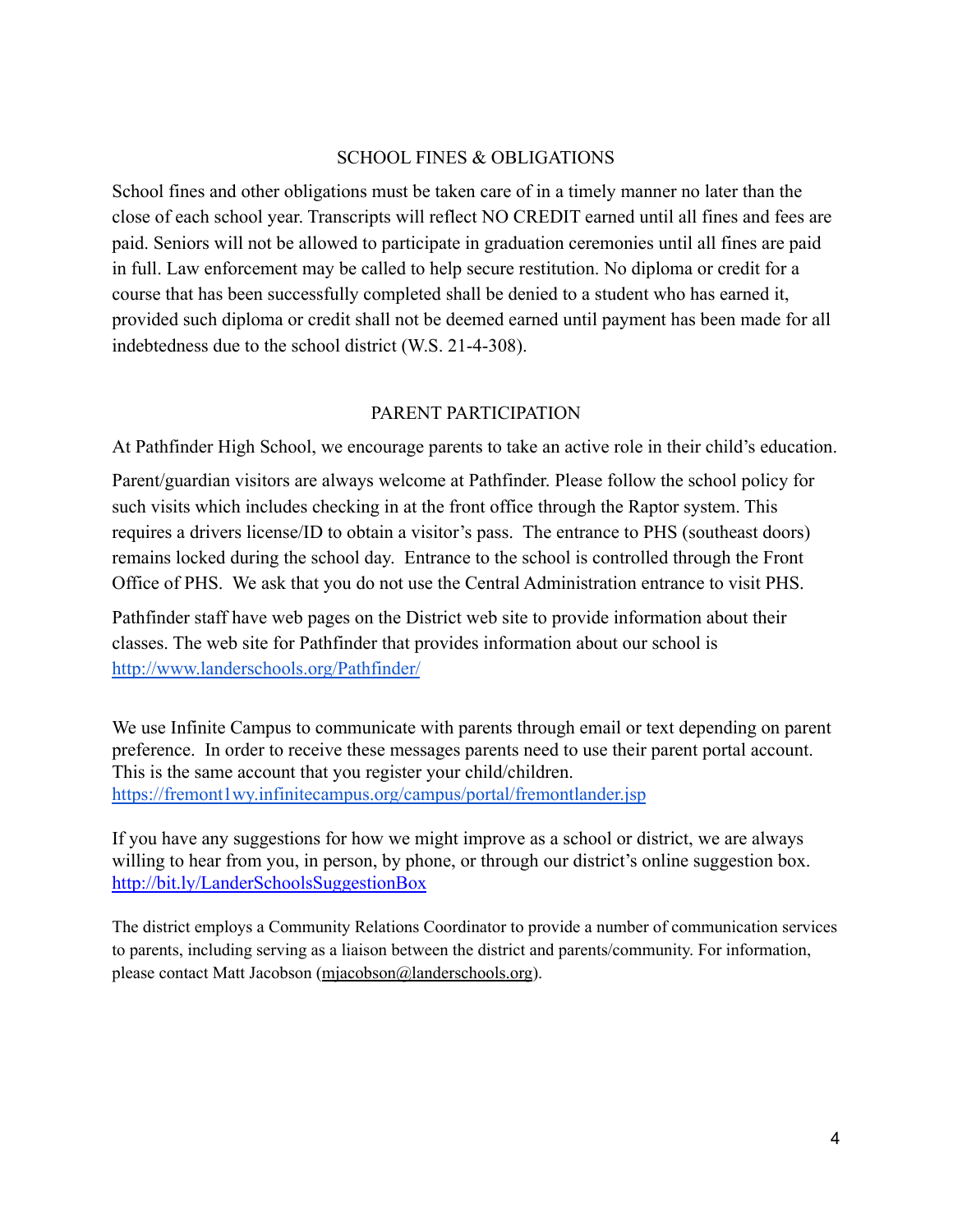### RAPTOR

The school district is pleased to announce that we are using the Raptor Visitor Management System in all of our schools to strengthen the district's program of campus safety for students and faculty. Part of keeping students and faculty safe is knowing who is in our buildings at all times, which the Raptor system will allow us to do. The Raptor system will better allow us to track visitors, contractors, and volunteers in our schools and provide us with a safer environment for our students and staff.

# SOCIAL SERVICES

Personnel are available on the Pathfinder High School Campus to assist students with school or home issues and to assist students in seeking employment. Check with the office to determine when this assistance is available. In addition, some students will have the opportunity to work in the community for elective credits and to gain job experience.

# CHEATING POLICY

Cheating will be considered the act or intent of gaining or giving knowledge for an assignment or test answer by fraudulent means. Plagiarism is also considered to be cheating. To avoid plagiarism, a student must give credit whenever he/she uses:

• another person's idea, opinion, or theory;

▪ any facts, statistics, graphs, drawings – any piece of information – that are not common knowledge;

- quotations of another person's actual spoken or written words; or
- paraphrase of another person's spoken or written words.

# **ATTENDANCE**

Regular attendance at school promotes the mental and emotional development of students, reduces delinquency, enhances good citizenship and promotes the general health, safety and welfare of a community. The Wyoming State Legislature, in recognition of the importance of regular school attendance, has passed laws to promote school attendance. The following regulations are designed to implement those laws and to promote regular attendance at school.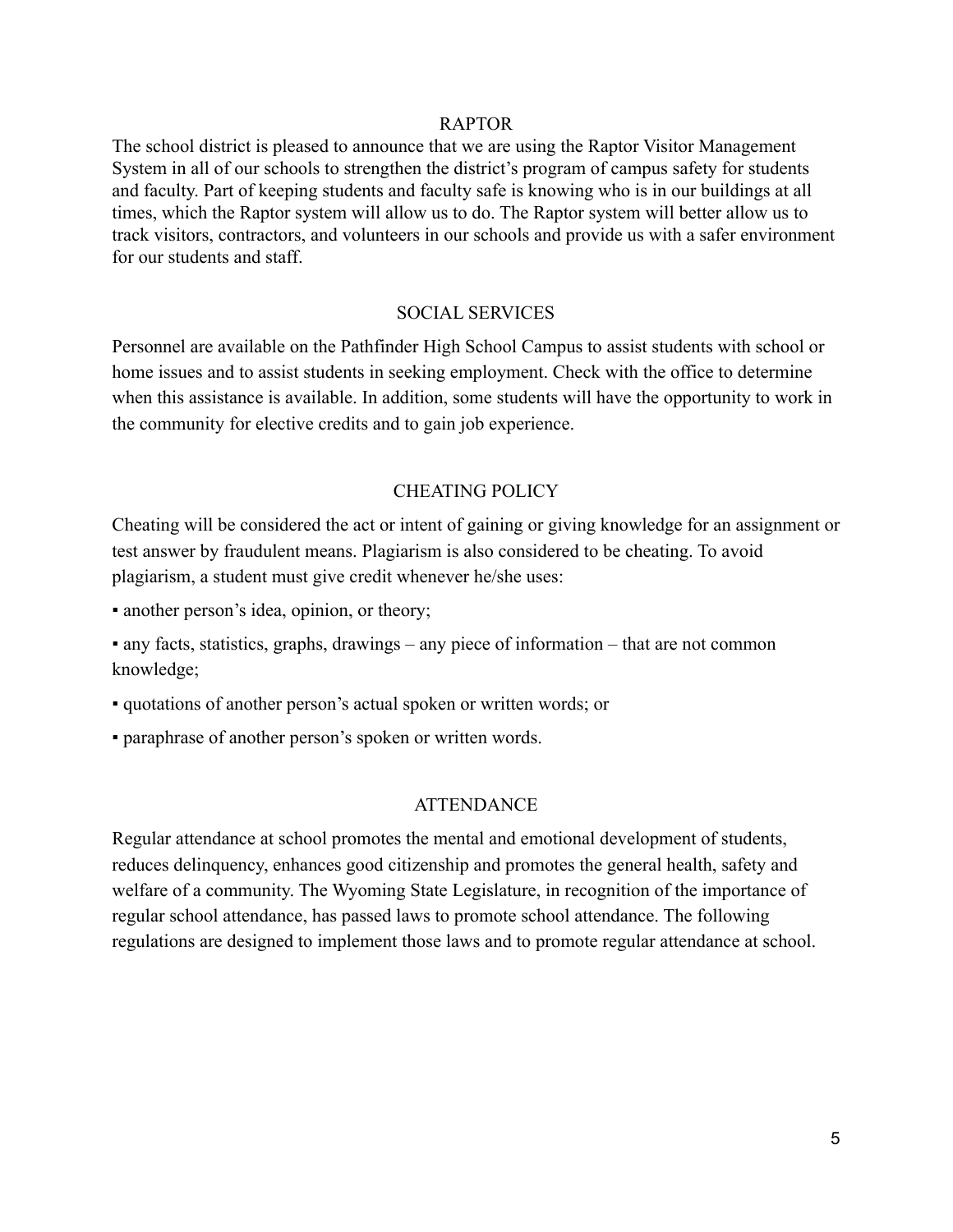# **ABSENCES**

At Pathfinder High School all absences will be classified as EXCUSED or UNEXCUSED. Absences are defined as follows:

EXCUSED ABSENCES will consist of:

1. Activity (ACT) = all students on a school travel list for sports, activities, or academics.

2. Medical (MED) = All students are allowed six medical absences without medical verification. After the sixth medical absence the student must verify the illness with a doctor's note turned into school office personnel.

3. Guidance/Nurse/Administration (GNA) = Student absence as a result of visiting the Guidance Office, nurse or administration.

4. Religious Observance (REL) = Student is absent as a result of a religious observance including funerals.

5. Suspension (OSS) = Student is suspended out-of-school.

6. In-School Suspension (ISS) = Student is suspended in-school.

7. Testing (TG) = Student is absent from class due to required testing or make-up testing.

8. The Learning Center (TLC) = Student is absent from regular classroom while working in guidance office/front office.

9. Homebound (HMB) = documents a student's whereabouts due to extended illness, surgery or treatment program.

AN UNVERIFIED ABSENCE (UNV) OCCURS WHEN A STUDENT IS NOT IN CLASS AND IT IS NOT ONE OF THE EXCUSED ABSENCES LISTED ABOVE. UNVERIFIED ABSENCES CAN OCCUR EVEN WITH A PARENT/GUARDIAN CALLING IN IF IT IS NOT ONE OF THE LISTED EXCUSED ABSENCES.

By Wyoming State Law, attendance in school is required through age 16 or completion of 10th grade.

For all absences, it is the responsibility of the student's parents, legal guardian or the student (if the student is an adult) to contact the school each day the student is absent to explain the absence. If this is not possible, the student is required to provide a written explanation from a parent, physician or guardian upon the student's return to school. Failure to communicate with the school, either during the absence or within two school days after the student returns, may result in the absence being recorded as unexcused. Pathfinder High School Administration has the final decision on attendance issues. Pathfinder High School staff will contact parents and make home visits for excessive absenteeism.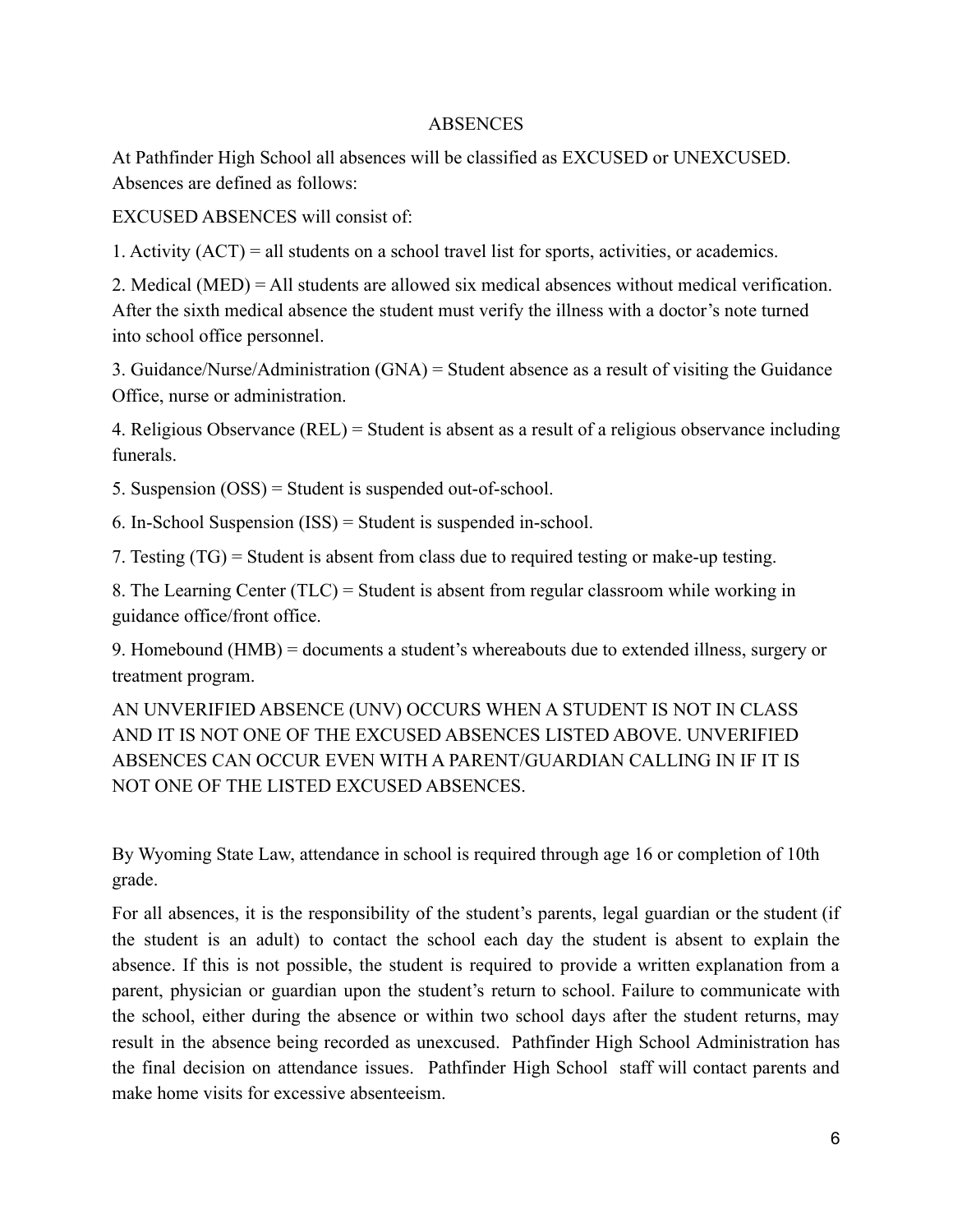Arrangements for extended deadlines to make up work may be negotiated with the classroom teacher. It is the responsibility of the student to obtain work missed.

After ten (10) consecutive unexcused absences, the student will be dropped from the rolls of Pathfinder High School. The student has an option to re-enroll for admission into Pathfinder after a meeting with parents/guardians and those with vested interest. An attendance contract will be developed at that time.

# HOW TO CHECK OUT OF SCHOOL

1. Students needing to leave the building at any time during the school day must check out of school through the office.

2. Students entering or reentering school after classes are in session must check into school through the office.

3. Any student who leaves campus after arriving at school, without checking out, is considered unexcused/truant.

4. Parent/guardian are required to sign the checkout sheet located in the front office.

# STUDENT ACTIVITIES

Students may participate in activities offered at Lander Valley High School. Students must follow the CODE OF CONDUCT and meet eligibility requirement (Lander Valley High School Student Handbook).

# WITHDRAWAL PROCEDURES

Any student leaving during the school year and all students at the end of the school year must check in all books and pay any fines. If a student leaves without completing this process, report cards will not be released until all has been completed.

If a student withdraws from a class after the first week of the semester, the report card/transcript will have a WF and no credit will be given. This includes CWC Dual Enrollment courses that students choose to audit.

# STUDENT PARKING

Students may drive to school. There is a designated parking area for students, and they will be expected to park in that area. The school administration reserves the right to revoke parking privileges at any time. Students must have a parking permit tag displayed in their vehicle.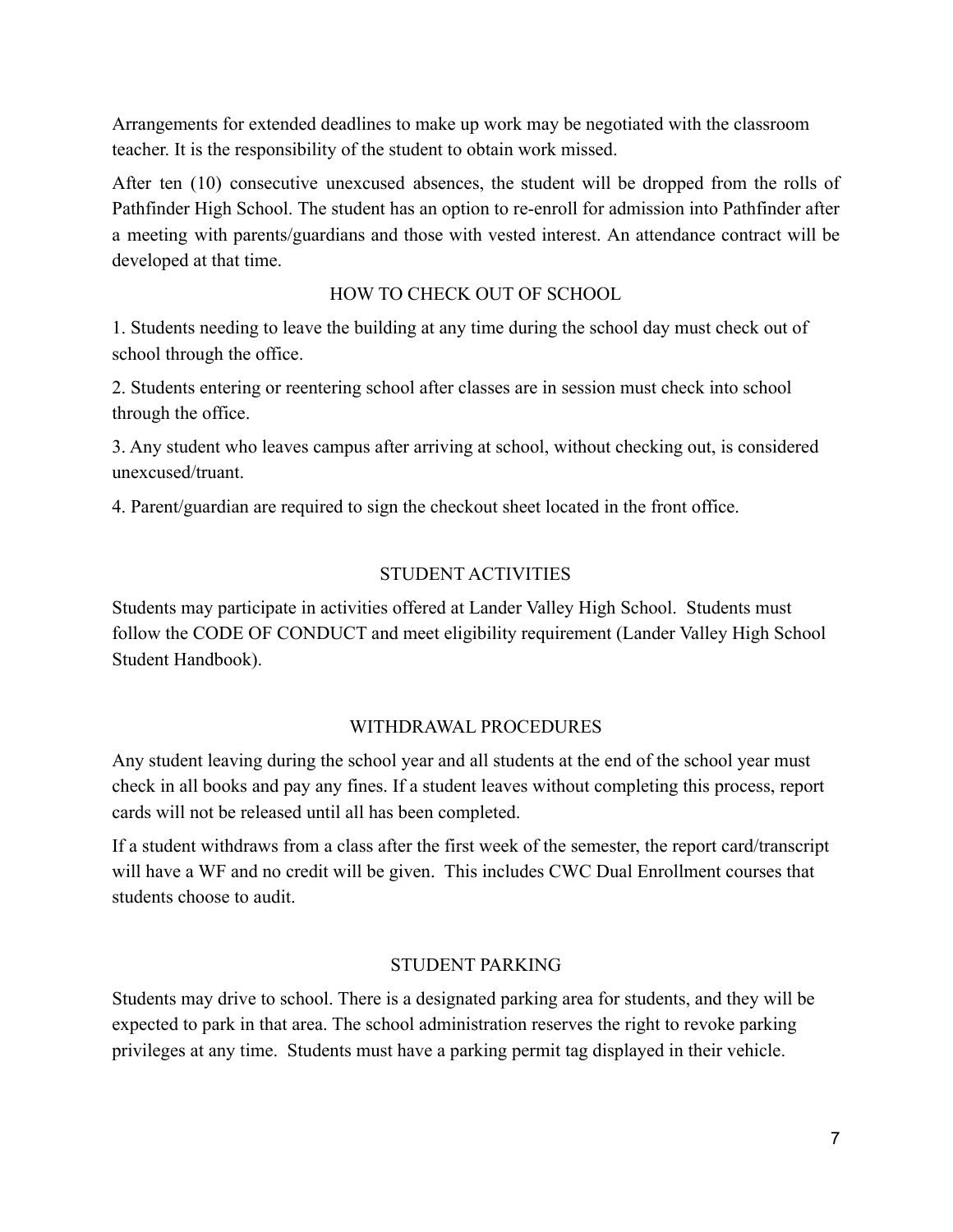### INCLEMENT WEATHER

For emergencies or school closures due to inclement weather, the school district will use the Infinite Campus Messenger system to send telephone, text, and/or email messages to parents/guardians. As a result, it is extremely important for parents to update any changes in their phone numbers or email addresses. Updates may be quickly made via Parent Portal or by notifying the schools when there are changes. Schools may also use the Infinite Campus Messenger system to notify parents of other important information. Inclement weather announcements also will be made on the Lander radio stations KOVE (1330 AM) and/or KDLY (97.5 FM).

# **STUDENT BEHAVIOR PATHFINDER HIGH SCHOOL CODE OF CONDUCT**

# GENERAL RULE:

WE EXPECT STUDENTS TO BE SAFE, RESPONSIBLE AND RESPECTFUL.

ANY BEHAVIOR THAT CONTRADICTS THIS PHILOSOPHY IS AN INFRACTION. DISCIPLINARY CONSEQUENCES WILL BE AT THE FACULTY/STAFF/PRINCIPAL'S DISCRETION.

The purpose of regulations concerning student conduct is to create an educational climate that promotes learning and protects all members of the school community. Our philosophy requires a balance between our concern for the student and the responsibility each student bears for his/her own choice of conduct in relation to the rights of others. Students who conduct themselves with courtesy and common sense need few stated rules and may attend classes with a maximum of personal freedom. Simply stated, we are asking students to make safe, respectful and responsible choices regarding their behavior at school.

# MAJOR INFRACTIONS AND CONSEQUENCES

The School Resource Officer or the Lander Police will be notified for any of the following infractions which are considered a violation of City or State regulation or law:

- Alcohol, Drugs, Tobacco, or Vaping devices Possession and/or Use
- Fighting, Assault, Battery
- Vandalism or Theft
- Weapons
- Disturbing the Peace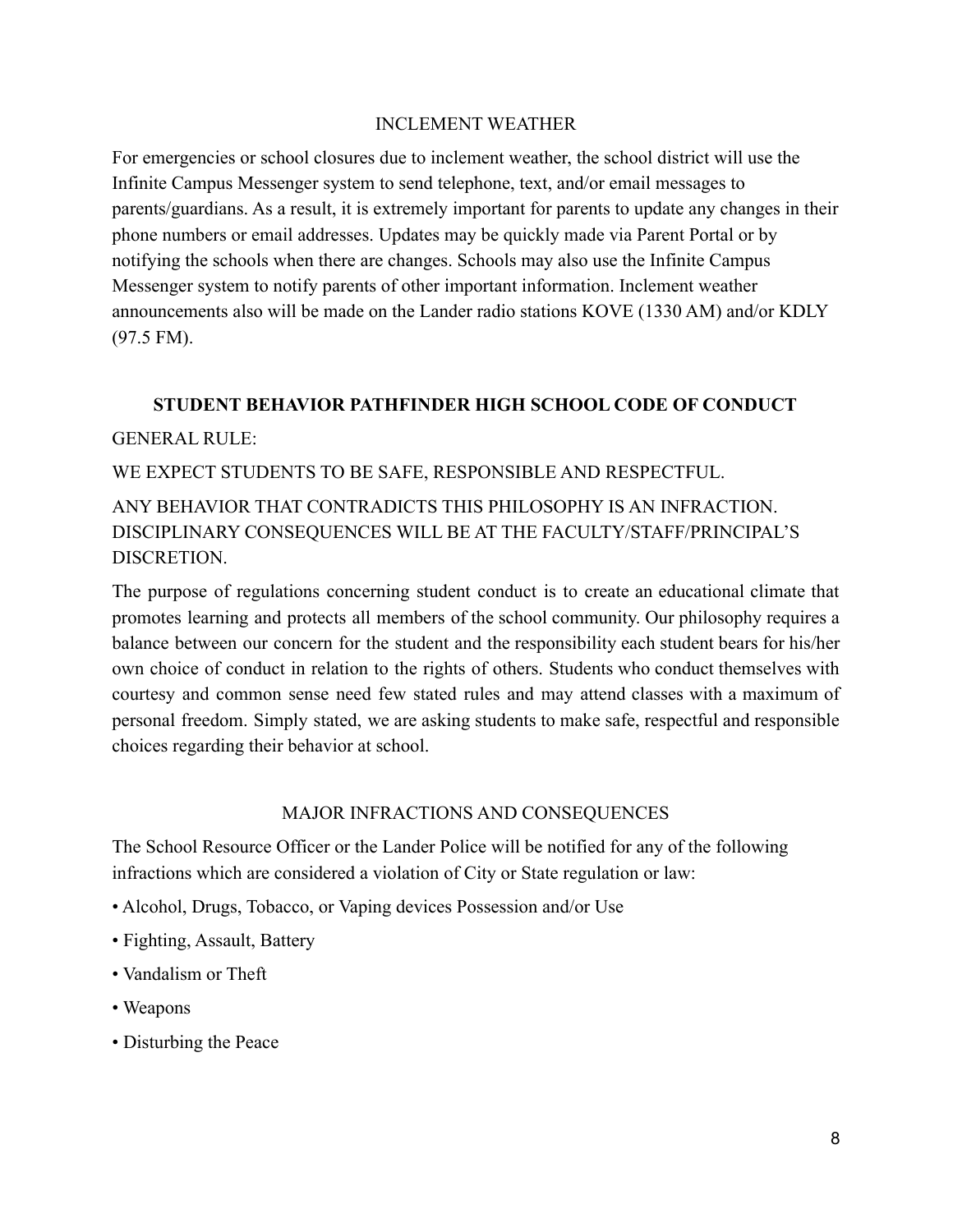The School Resource Officer and/or the Lander Police may be notified for the following infractions which are considered violation of City or State regulation or law:

- Gang Affiliation, Tagging, Harassment
- Threats of Violence (verbal or physical)

All major infraction will result in school consequences. These consequences may include, but are not limited to suspension, recommendation for expulsion, parents/guardians notification, and police notification.

# STUDENT SEARCHES

Pathfinder High School reserves the right to search lockers, backpacks, vehicles, and individuals if reasonable suspicion exists that endangers the health, welfare and safety of students themselves or other students and staff at PHS.

# DRUG-BOMB DOG/VIDEO SURVEILLANCE

Pathfinder High School will use a DRUG-BOMB DOG and VIDEO SURVEILLANCE periodically as a deterrent for drugs and dangerous weapons in school and on school property, and to assist in maintaining our safe and orderly learning environment.

# SAFE 2 TELL

If you are experiencing or witnessing bullying, contact PHS administration or submit a tip to safe 2 tell Wyoming.



Safe 2 Tell Wyoming is a statewide reporting system for students, parents and community members. Safe 2 Tell is completely anonymous and confidential way to report concerns about your safety or the safety of others. You can submit a plan through the website (http://safe2tell.org), through safe 2 tell wyoming app or call 1-844-996- 7233.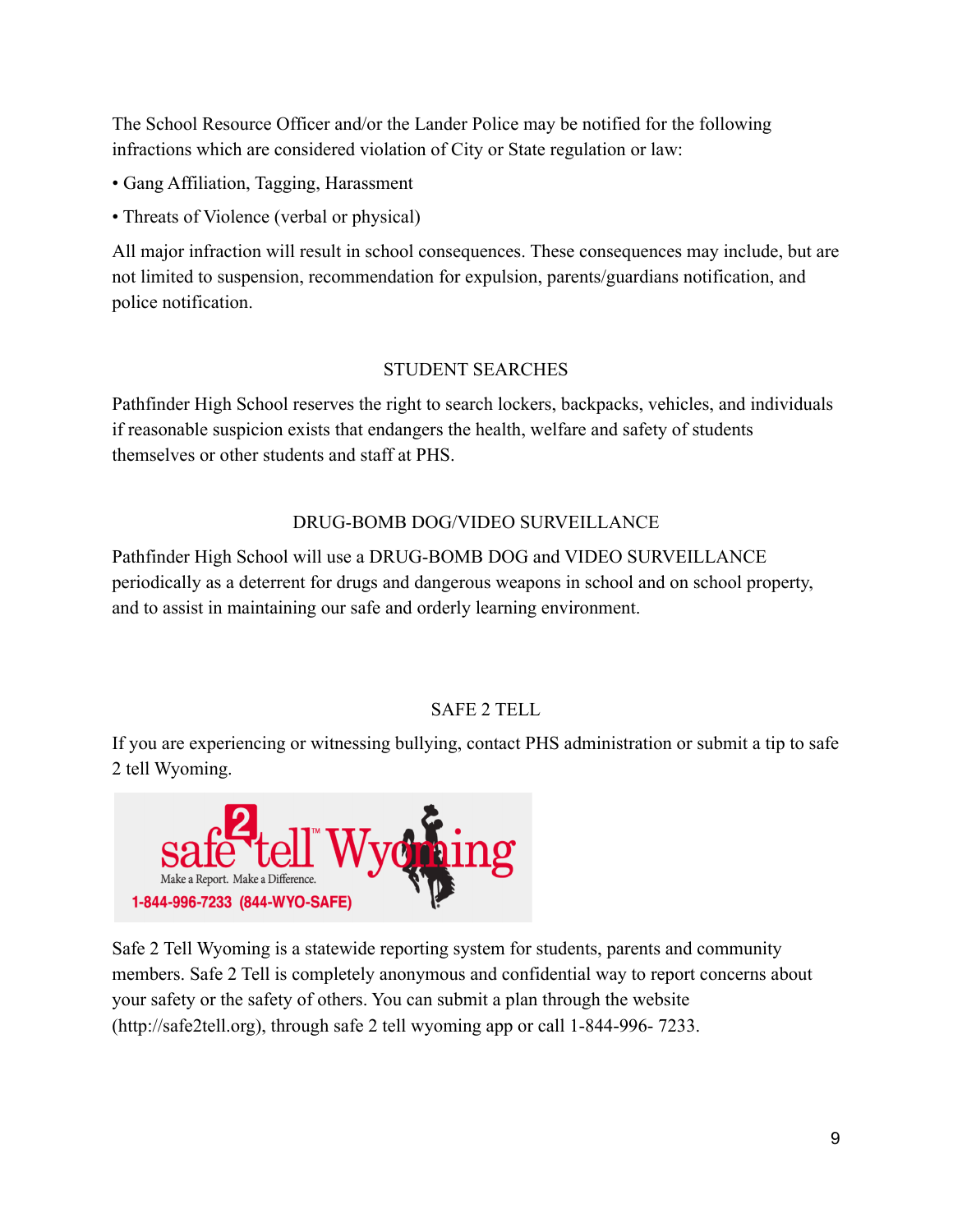# **"The 7 Mindsets"**

# Social Emotional Learning Curriculum

The 7 Mindsets is a social emotional curriculum that each student at Pathfinder High School will engage in each week through the CCRA and CCRB blocks. The 7 Mindsets are:

- Everything is Possible
	- Passion First
	- We are Connected
	- 100% Accountable
- Attitude of Gratitude
	- Live to Give
	- The Time is Now

Each month students will learn about a specific mindset through four learning objectives. The class is led by the school counselor with students driving small group discussions and project-based elements beyond the classroom. This curriculum is used to support positive behavior intervention system at Pathfinder High School which teaches the students a new way of thinking positively about their lives, and introduces the strategies to use that thinking to make their dreams a reality. Students will learn how to recognize that in school and out of school that how we think is critical to our happiness and success.

# WYOMING EDUCATION CODE ON STUDENT DISCIPLINE

Wyoming State Law (21-4-306) states that the following shall be grounds for suspension, or expulsion of a child during the school year:

1. Continued willful disobedience or open defiance of the authority of school personnel;

2. Willful destruction or defacing of school property;

3. Any behavior that in the judgment of the local board of trustees is clearly detrimental to the education, welfare, safety or morals of other students;

4. Torturing, tormenting, or abusing a pupil or in any way maltreating a pupil or teacher with physical violence;

5. Possession, use, transfer, carrying or selling a deadly weapon within any school bus or within the boundaries of school property used by the school district for students K-12.

DEFINITIONS OF DISCIPLINE TERMS TEMPORARY REMOVAL: Removal from school until after a parent/guardian conference.

SUSPENSION: Removal from school for a period of time not to exceed 10 school days unless further action is pending. Suspended students may not participate in school activities or be on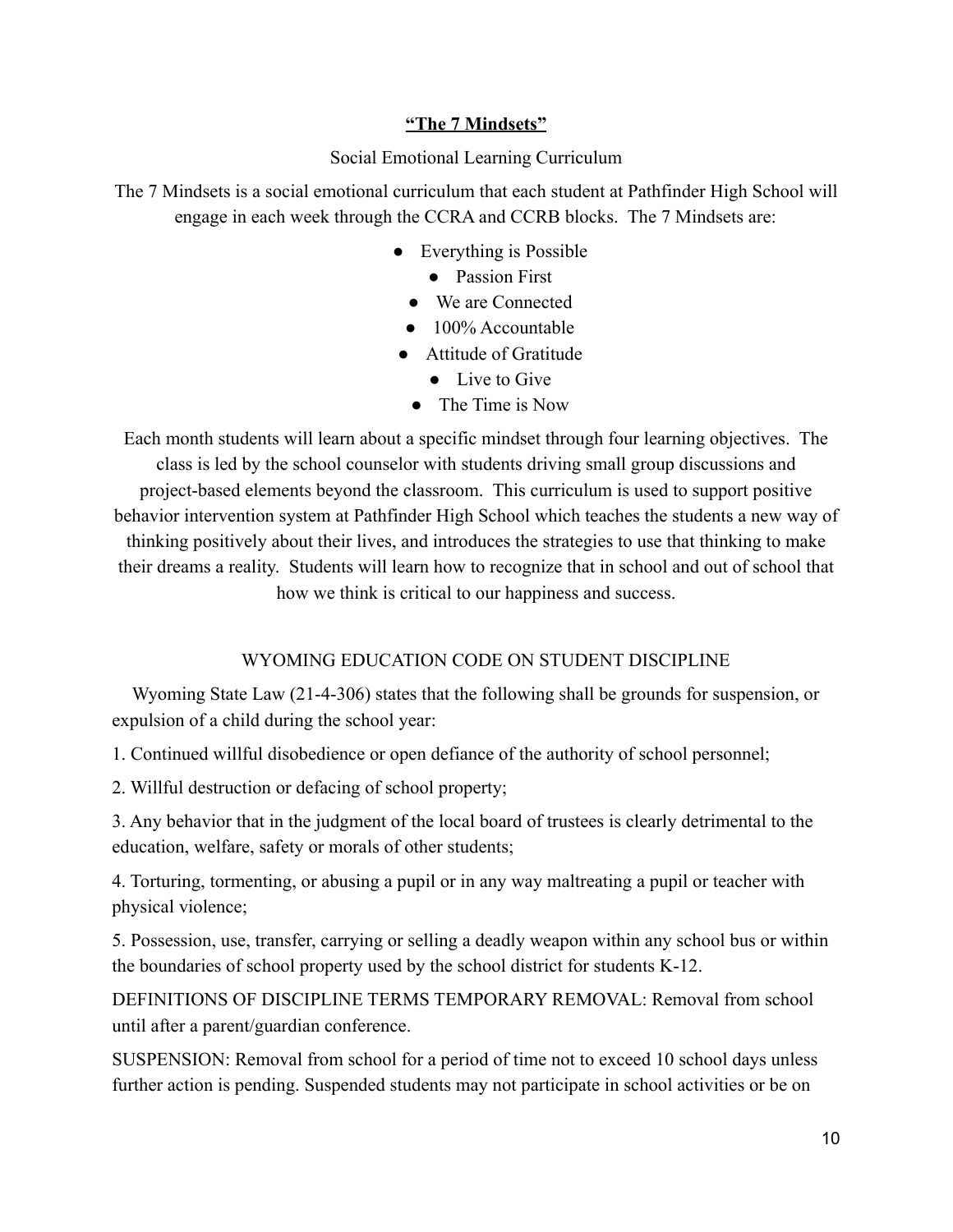school grounds while suspended.

EXPULSION: Removal from school up to one calendar year.

RESTITUTION: Restoration or payment of damages for something that has been stolen or destroyed. This includes reimbursement to the school district or an individual for the total replacement cost or repairing the damage.

EXPULSION PROCEDURES Any student recommended for expulsion shall be afforded an opportunity for a hearing as provided by W.S.S. 21-4- 305(d).

# STUDENT-PARENT GRIEVANCE PROCEDURE

Students (or their parents) who think that the school has violated their rights should seek resolution of the situation in the following general manner:

1. FIRST: Contact the individual teacher or person with whom the students or parents have a concern.

2. SECOND: If the person in #1 cannot resolve the situation, contact the principal. If the principal cannot resolve the situation, she/he will advise the parents or student of further procedures available to them.

# STUDENT DRESS AND APPEARANCE CODE

Students are expected to dress appropriately and in good taste. Clothing that is neat and clean and in harmony with normal community standards of appropriate dress is always acceptable. Clothing that is immodest, extreme, or calls undue attention to itself or to the wearer such that the educational process is unduly threatened, undermined, or disrupted is inappropriate. This includes, but is not limited to, spiked jewelry, bare midriffs, plunging necklines and backs, enlarged armholes, sagging pants, any clothing made of see-through material, extremely short skirts/dresses/shorts, bandanas, scarves, and hats in the building or thongs/underwear showing.

Clothing, decorations, or jewelry which advertise, promote, depict, or which purport to advertise, promote, or depict any controlled dangerous substance as defined by Wyoming law, alcoholic beverages, tobacco or vaping products, are inappropriate. Likewise, clothing, decorations, or jewelry, which displays rude or offensive images, words or phrases are inappropriate. The school will provide alternative clothing for the student to wear for the day. Should the student disagree with the clothing choice, his or her parents/guardians will be called to pick them up immediately. All class time missed will count as an unexcused absence.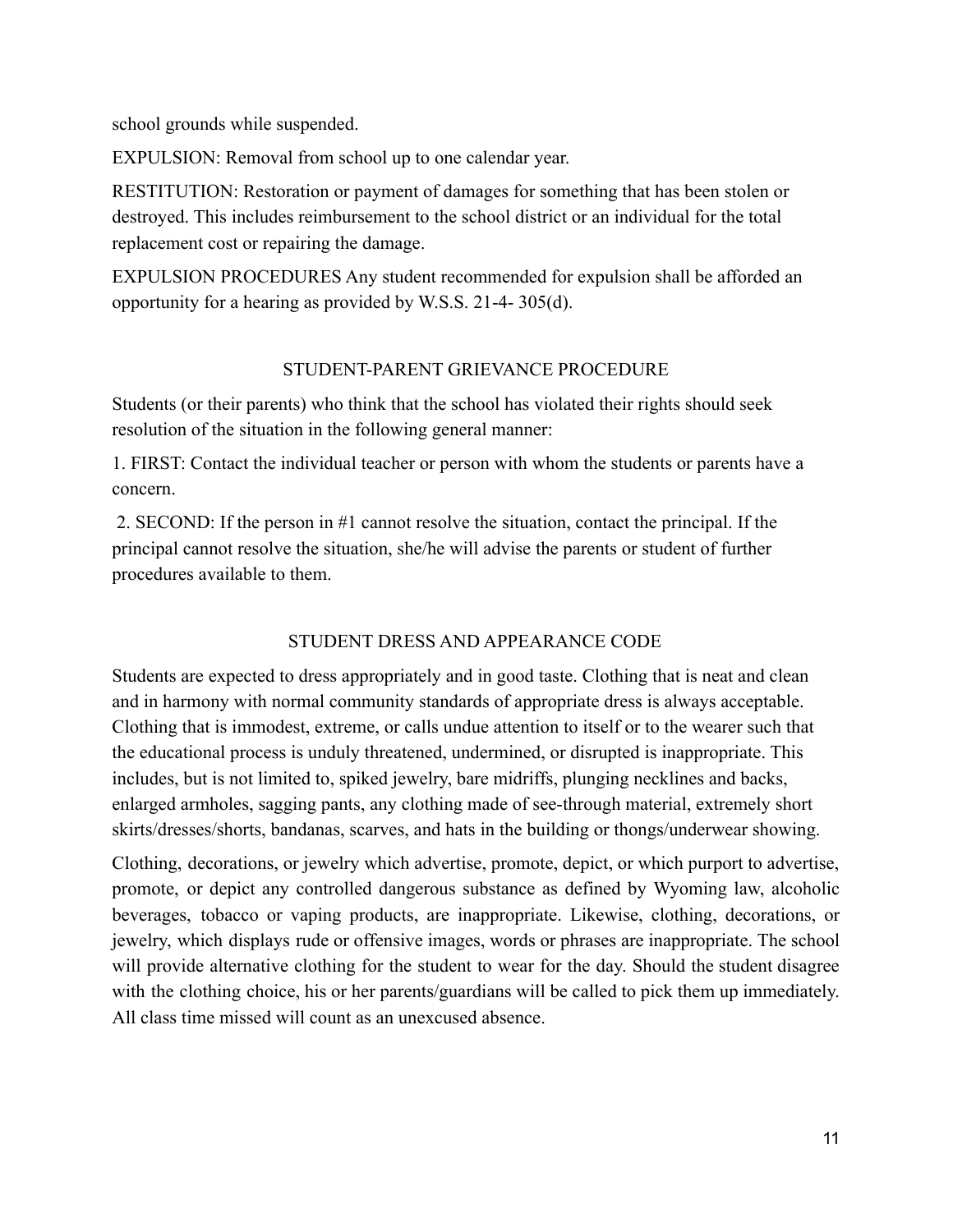# SCHOOL LUNCH

Students are expected to eat lunch in a supervised location. Good manners and good behavior in the lunchroom are expected from all students. Talking should be in a normal voice, with no yelling or screaming. Because we have a closed campus, students must be approved through the office to go elsewhere for lunch and must be signed out by a parent/guardian before the beginning of the lunch period. The only exception to this rule is for sophomores, juniors and seniors as discussed earlier in the handbook.

Forms for free and reduced lunch are available during registration and throughout the school year in the office.

All students that attend Pathfinder High School are eligible for free meals which includes breakfast and lunch.

It is the district policy that meals are paid for in advance or at the time of the meal. This includes all free or reduced meals until the applications are approved. Charges are not acceptable and students will not be served if they do not have money to pay for the meal. Meal prices are available on the school website.

In accordance with the Federal Law and U.S. Department of Agriculture policy, this institution is prohibited from discriminating on the basis of actual or perceived age, race, color, religion, national origin, sex, sexual orientation, gender identity, veteran status, marital status, pregnancy, or disability. To file a complaint of discrimination, write USDA, Director, Office of Civil Rights, 1400 Independence Avenue, S.W., Washington, D. C. 20250-9410, or call (800) 795-3272 (voice) of (202) 720-6382 (TTY).

# STUFF TO LEAVE AT HOME

Items that are valuable or tend to distract or disturb others are not to be brought to school. Such items, include, but are not limited to: water guns, radios, cameras, rubber bands, and laser pointers. Such items will be confiscated and returned at the end of the school day. Laser pointers are considered to be dangerous and will not be returned any time one is confiscated.

# USE OF THE TELEPHONE

No outgoing student phone calls are allowed from classrooms. Cell phone use is prohibited during class. Cell phones may be used before and after school and at lunchtime. If a student needs to contact a parent/guardian, the office will help the student make the phone call. All calls should be limited in time and must be conducted and completed in the front office. If someone calls with a student message that is not an emergency, it will be delivered during passing time or at lunch. Earbuds are allowed before and after school, at lunchtime, or at the discretion of the teacher.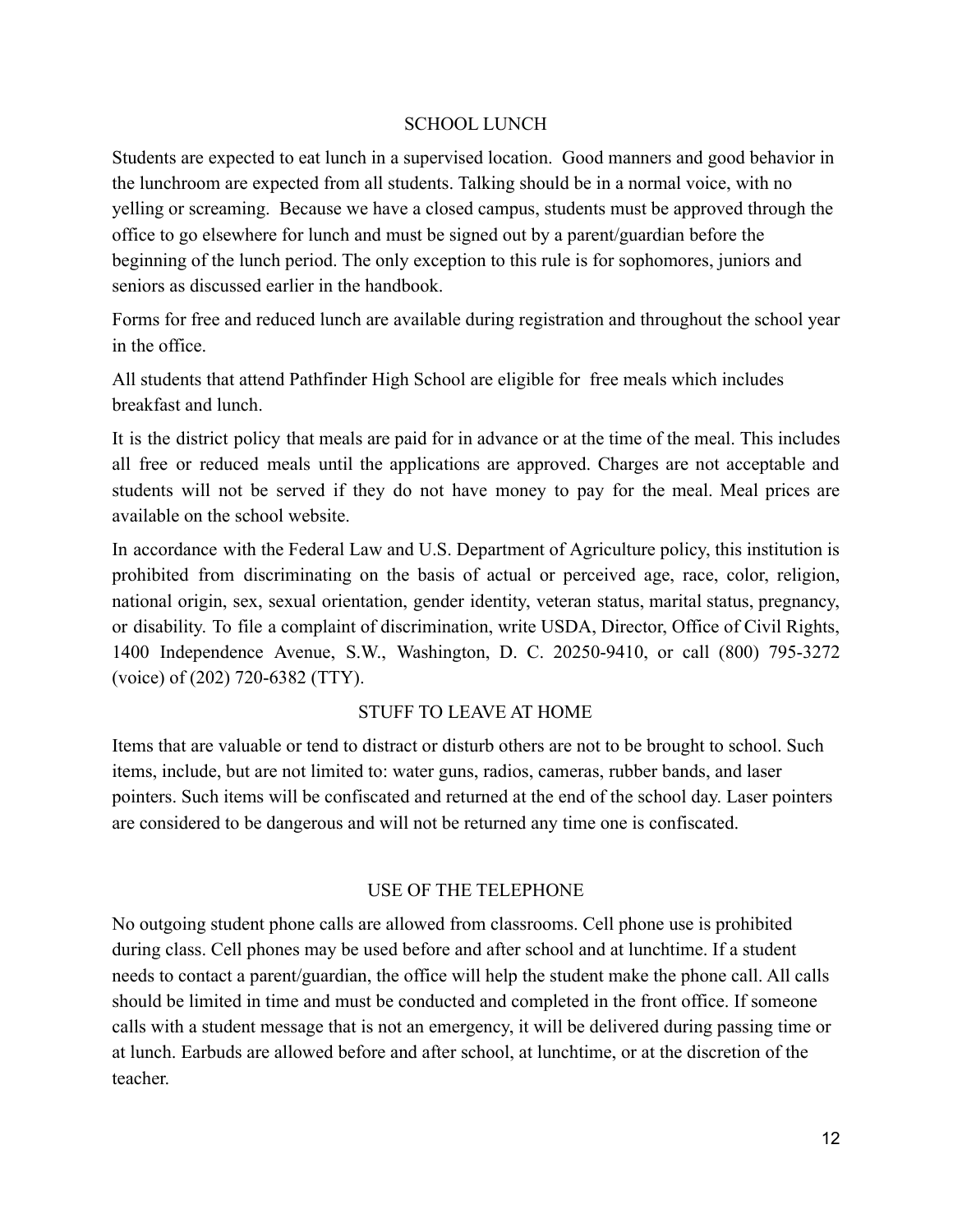# **HEALTH SERVICES**

If a student needs to take ANY form of medication at school, a signed note from the parent/guardian/adult student must be presented at the main office. ALL medications will be kept in and dispensed from the main office. This includes prescription and over-the-counter medication. THERE IS NO EXCEPTION TO THIS POLICY.

Parents are requested to keep children home from school if they are ill. Students who become ill during the school day are to report first to the office. Office personnel will inform the parents if it is necessary for the child to go home. If an injury should occur, office personnel will also make proper home contacts. Students must return to class if not sent home and may not remain in the office indefinitely. Students who are leaving school because of illness or coming to school late because of illness must check in or out through the office.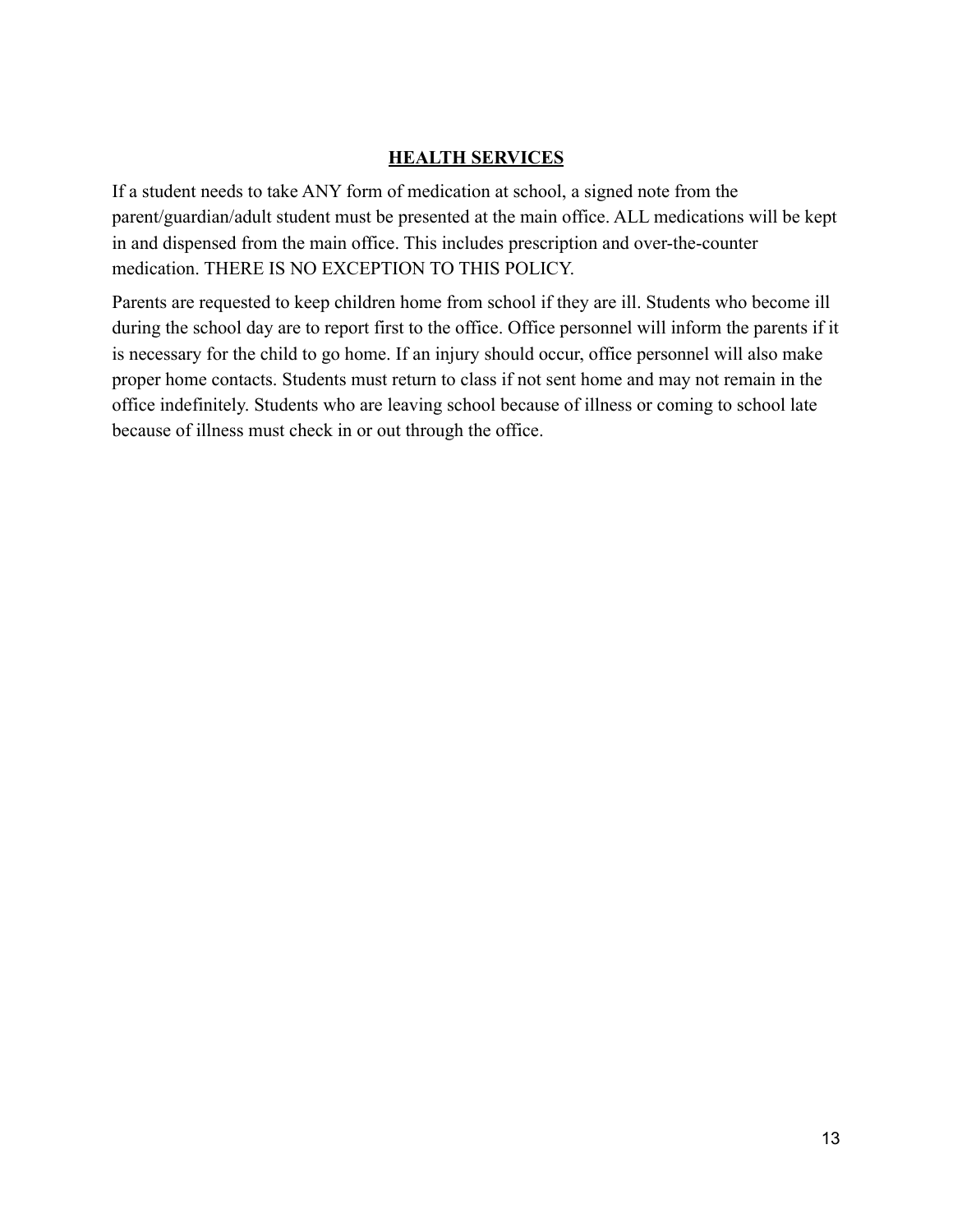### **Appendix A FREMONT COUNTY SCHOOL DISTRICT #1 POLICIES AND PROCEDURES**

The following are policies and procedures adopted by Fremont County School District #1. Complete policies may be found on our website, landerschools.org under About Us/Governing Board.

### **ABSENCES AND EXCUSES PROCEDURES (K-8 STUDENTS) (JE-R)**

The Board of Trustees of Fremont County School District #1 accepts the responsibility of providing district students with the best possible education. Regular attendance by all students is of prime importance in the educational process and their ability to maximize the effectiveness of the school's educational program. Therefore, it is the responsibility of the student to attend all classes and to keep absences to an absolute minimum. Accountability for all absences lays with the student and his/her parents or guardians.

In order to adequately document and respond to frequent student absences and tardies the following procedures shall be followed: Tier 1 BUILDING LEVEL PROCESS

- 1. Student Services Secretary (SSS) calls parent/guardian on all unverified absences and tardies and records the information in the student data system (Infinite Campus).
- 2. At the third unverified absence or fifth unverified tardy, the SSS sends a letter to the Parent. This is generated from Infinite Campus. The SSS also informs the principal that the student is of concern.
- 3. At the fourth and fifth unverified absence or eighth and ninth tardy, the SSS informs the Principal and or a designee (social worker, counselor, etc.) contact the parent/guardian to explain the concerns.
- 4. At the sixth unverified absence or the tenth unverified tardy, Form 1 from the District Share File is completed and submitted to the Dropout Prevention Coordinator. Form 1 (found on the BIT-RTI Share file) documents the specifics of the contact with the parent/guardian and child. See JED-E

Tier 2 DISTRICT LEVEL PROCESS

- 1. When a building submits the Form 1 to the Dropout Prevention Coordinator, the Coordinator sends a letter to the parent/guardian with a SARB (Student Attendance Review Board) invitation
- 2. The Coordinator completes the referral process to the SARB and establishes meeting time(s).
- 3. The Coordinator determines the need for the BIT (Building Intervention Team) involvement based upon the extenuating circumstances of each case.

Tier 3 COUNTY ATTORNEY, DEPARTMENT OF FAMILY SERVICES REFERRAL PROCESS

- 1. The Coordinator reviews the documents from the SARB process.
- 2. The Coordinator presents case material to the County Attorney or Department of Family Services for legal action when appropriate.

### **ADMINISTERING MEDICINE TO STUDENTS (JHCD)**

Except as provided herein, it is the policy of Fremont County School District #1 that absolutely no medication, internal or external, including acetaminophen and other over-the-counter (OTC) medications, shall be dispensed or administered by any school personnel except medication administered in accordance with established school regulations.

When school personnel administer medication to a student during school hours or during school-sponsored activities, the following procedures must be followed:

1. Signed, written request of the parent/guardian and signed, written instructions by the student's physician or dentist will be on file with the school before any prescription medication is administered. Once the signed written request is received it will be honored until revoked by physician, parent, or school nurse, or if there is a change in the prescription, including medication, dosage, or time of administration.

2. The instructions for prescription medications shall include the name of student, name of medication, form of the medication (e.g., liquid or capsule), dosage, frequency, duration, and condition for which the medication is prescribed.

3. Prescriptions and non-prescription medication must be brought to school in the original container. The container for prescription medication must be labeled with the following information: Student's name, physician's name, name of medication, dosage, time to be given, date the prescription was filled, side effects of the medication, contraindications (significant conditions that make administration inadvisable), physical description of the medication, and whether the medication requires refrigeration.

4. All medications must be submitted to the school's nurse, health secretary, principal, or administrative assistant and will be kept in a secure location, out of the reach of children.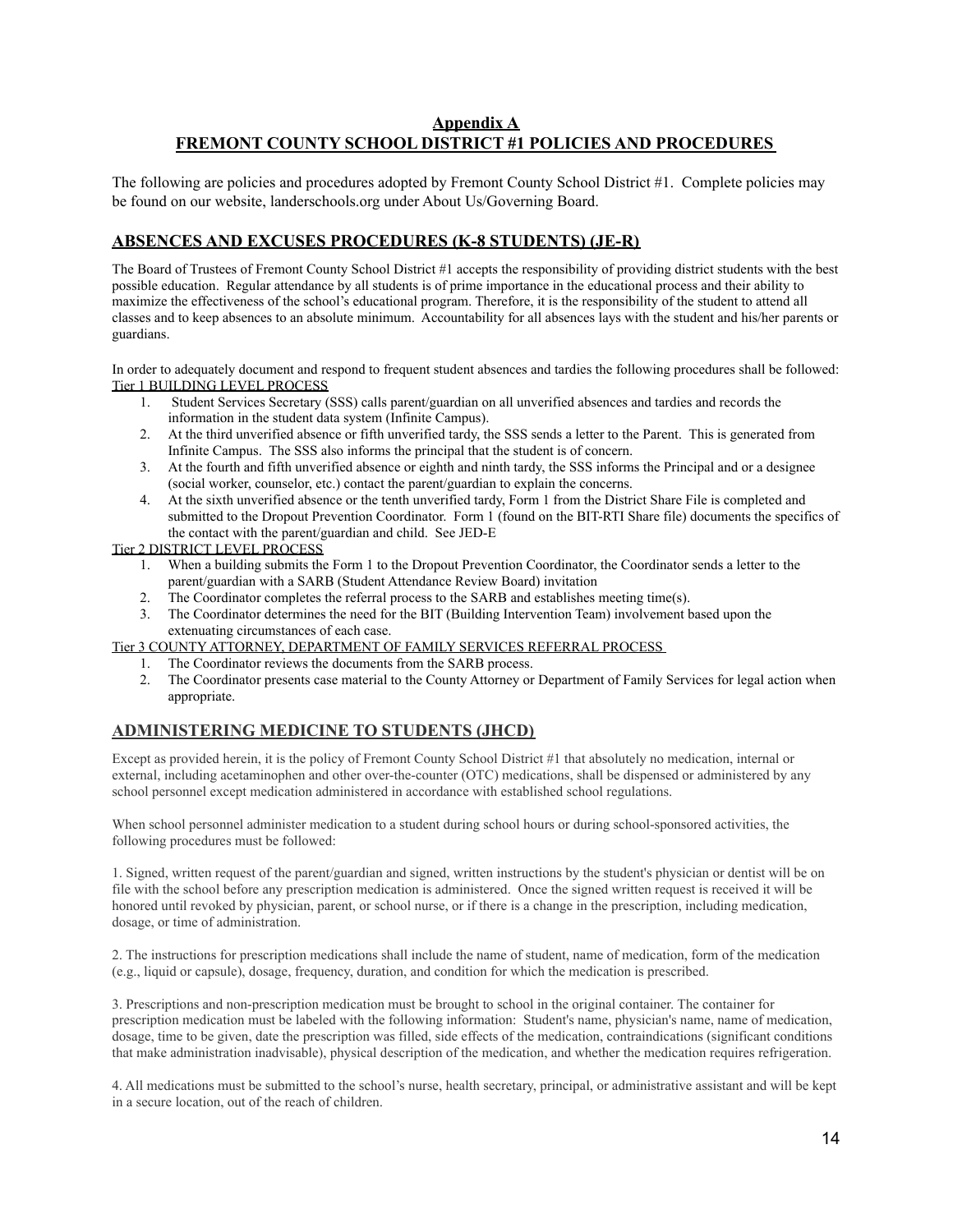5. Medications shall be dispensed only by the school nurses or their designees and only according to dosage instructions.

6. With the exception of injection epinephrine or glucagon in an emergency, unlicensed personnel may only administer medication by mouth, nose, eye, or ear, and may apply topical medications to the skin. Unlicensed personnel may also administer inhaled medications.

7. All personnel who will administer medications must receive annual instruction for how to administer the type(s) of medications they may administer prior to being allowed to administer the medications.

8. The school shall keep appropriate records of all medications administered at school or on school-sponsored trips. The records shall include the drug and dosage given, route of administration (e.g., orally, injected, external, eye drops, ear drops, etc.), date and time drug was dispensed, name of the student, and the signature of the person administering the medication.

9. The following OTC medications shall be stocked by each school: ibuprofen, acetaminophen, and diphenhydramine. These medications may be in generic or name brand form and will be dispensed per the assessment of the school nurse or delegee, provided a standing order from a physician for OTC medication administration is on file. Parental consent must be on file in order for a student to receive any OTC medication. The medications will be dosed based on weight and/or age.

10. Epinephrine and albuterol shall be the only prescription medications stocked by each school, provided a standing order from a physician for the medication is on file. Epinephrine pens will be used for allergic reactions where the allergic reaction may be life threatening. Albuterol (inhaler or nebulizer) will be used for asthma symptoms that may become life threatening if not treated immediately. See Policy JHCD-EA for more guidance.

11. Students may be allowed to carry injectable epinephrine to treat anaphylaxis, rescue inhalers for asthma, or insulin and glucagon for diabetes management. A signed, written request of the parent/guardian and signed, written instructions by the student's physician must be submitted to the school, including a statement testifying to the student's capability to responsibly carry and self-administer the medication.

12. Whenever emergency medications (including, but not limited to epinephrine or glucagon) are administered, school personnel will immediately attempt to contact the student's parents or guardians for further direction. In the event parents cannot be contacted, EMS will be activated by a 911 call.

13. For school-sponsored trips, the following procedures will prevail:

a. For students who need to take a prescription medication, the parent will comply with the requirements stated previously in this policy and submit the required information to the school nurse.

b. The school nurse will provide the teacher, coach, or sponsor with the written information regarding the medication. c. If the need to take a medication occurs during a time when the school nurse is not available, such as a Saturday, the parent will provide the prescription medication to the teacher, coach, or sponsor along with the required information identified in #2 and #3.

d. OTC medications that are typically taken on an as-needed basis will not be administered on field trips, with the exception of overnight field trips. In these cases, the teacher, coach, or sponsor for the trip will carry a stock of ibuprofen, acetaminophen, and diphenhydramine. These will be administered only by trained school personnel according to package directions and only to students whose parent/guardian has provided written consent.

e. All medications must be in appropriately labeled containers.

### **ALCOHOL/TOBACCO/DRUG USE AND ABUSE BY STUDENTS (JICG)**

The use of alcoholic beverages, tobacco (defined to include electronic cigarettes and vaping devices), dangerous substances, or illegal drugs by students or possession of such by students in any school building, on school grounds, at any school function, or while on any school-sponsored trip is prohibited. Students are prohibited to be in any school building, on school grounds, or at any school function while in possession of or using any tobacco product or under the influence of alcohol, dangerous substances, or illegal drugs or following the immediate prior use of alcohol, dangerous substances, or illegal drugs. The reference herein to "dangerous substances" is intended to prohibit the use, possession, or distribution, including vaping, smoking, huffing, inhaling, consuming, absorbing, or otherwise ingesting a substance for the purpose of generating a high or rush, otherwise altering the mental processes or impairing the student's judgment or motor skills, or for use contrary to the lawful and intended use of the substance. Dangerous substances include, but are not limited to, airplane glue, rubber cement, paint, Dust-off, petroleum products, "spice", "K-2", "Black Mamba", "Puff", "Sugar Sticks", herbal incense, Saliva Divinorum, Salvinorum A, and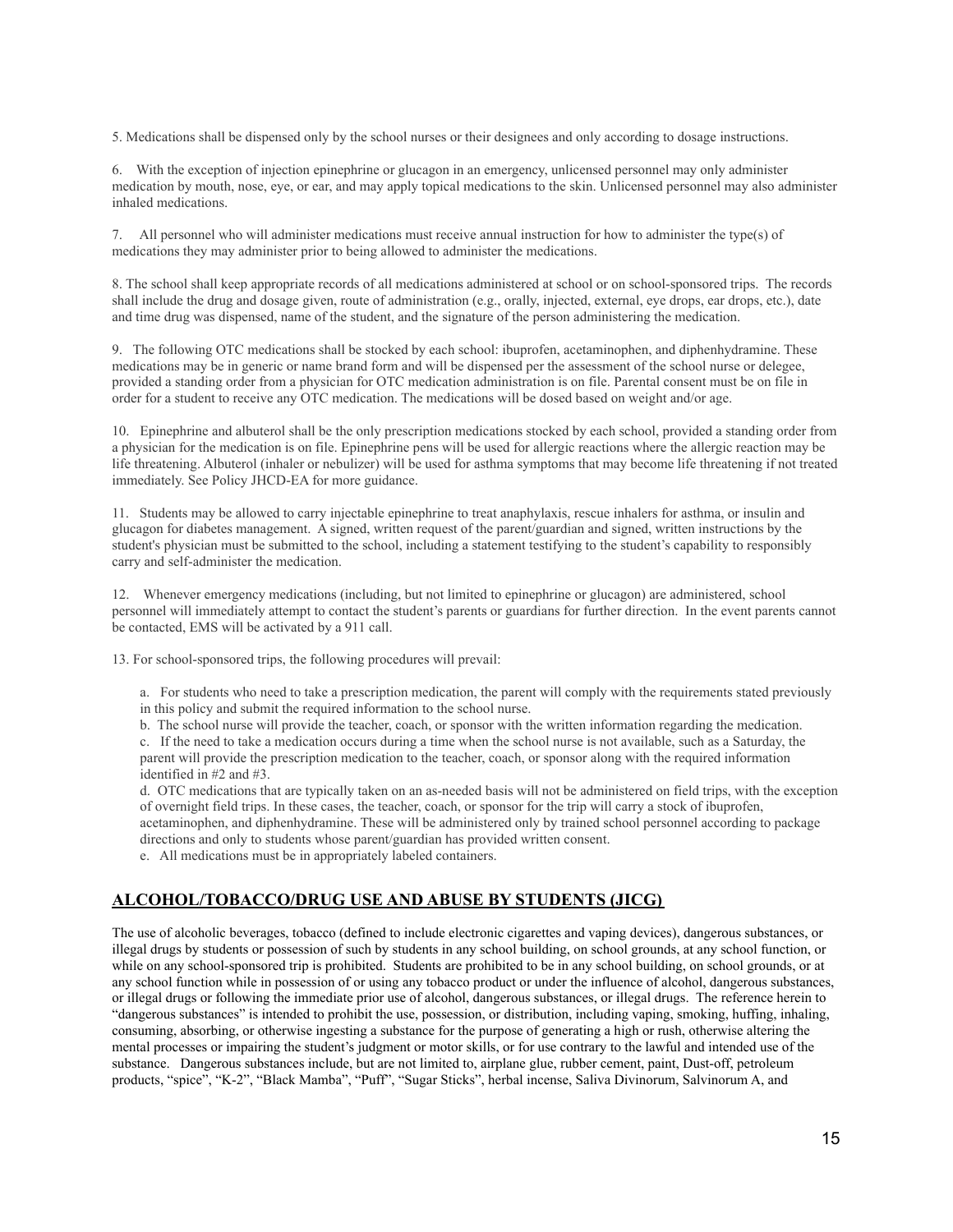consuming larger than prescribed quantities of medications containing alcohol or other drugs. This policy shall apply to all students regardless of whether or not they are of legal age to possess or use tobacco.

The possession, use, transfer, and/or sale of any substance represented or misrepresented to be behavior altering chemicals is also prohibited.

Any student suspected of being under the influence of alcohol, dangerous substances, or illegal drugs or whose immediate prior use of alcohol, dangerous substances, or illegal drugs is suspected may be removed from the classroom, school building, school grounds, or school function pending further investigation.

To help students who are identified as abusing alcohol, dangerous substances, illegal drugs, or tobacco products, District and community resources may be recommended to the student and their parents/guardians. The responsibility of correcting an identified problem is that of the student and his/her parents or guardians. District counselors and social workers may be accessed for support and direction in these matters.

The District will provide programs to educate students to bring about awareness and understanding of the dangers inherent in the use/abuse of alcohol, tobacco, controlled drugs, and other dangerous substances. The District will provide counseling services for students who seek to obtain counseling for drugs/substances and/or alcohol-related problems and/or will provide information as to where appropriate help can be received.

Each school's principal has developed and implemented regulations within his/her school governing the consequences for use and abuse of alcohol, dangerous substances, illegal drugs, or tobacco products. These rules are communicated in their respective student/parent handbooks that are approved by the Board of Trustees on an annual basis.

The Board of Trustees reserves the right to enforce infractions of this policy by expulsion or long term suspension regardless of the determined level of offense at any school within the district.

### **ASBESTOS NOTIFICATION**

In the past, asbestos was used extensively in building materials because of its insulating, sound absorbing and fire retarding capabilities. Virtually any building constructed before the late 1970s contained some asbestos. Intact and undisturbed asbestos materials generally do not pose a health risk. Asbestos materials, however, can become hazardous when, due to damage or deterioration over time, they release fibers. If the fibers are inhaled, they can lead to health problems, such as cancer and asbestosis.

Fremont County School District One developed an asbestos management plan as required by the Asbestos Hazard Emergency Response Act, passed in 1986. Part of the plan includes survey of the condition of asbestos materials every six months to assure they remain in good condition. You are welcome to review a copy of the asbestos management plan in the administrative office of the district during regular business hours. Fremont County School District #1 is the designated asbestos program coordinator, Business Manager Travis Sweeney, and all inquiries regarding the plan and asbestos-related issues should be directed to him.

### **CHILD FIND (IHBA)**

Fremont County School District No. 1 shall implement an ongoing system to locate, identify and evaluate all children birth to 21 residing within the School District who have disabilities and need early intervention under Part C or special education under Part B of IDEA (the Act).

The School District shall identify all children with disabilities regardless of the severity of their disability, including children who are:

- 1. Highly mobile, such as migrant and homeless children;
- 2. Wards of the State;
- 3. Suspected of having a disability even though they advance from grade to grade;
- 4. Home schooled;
- 5. Attending a private (religious or secular) school located within the boundaries of the school district or public agency;
- 6. Attending a charter or virtual school;
- 7. Below the age of compulsory school attendance;
- 8. Above the age of compulsory school attendance who have not graduated from high school with a regular diploma and have not completed the school year in which they reach their twenty-first birthday; or
- 9. Dropped out or disenrolled from public or private school.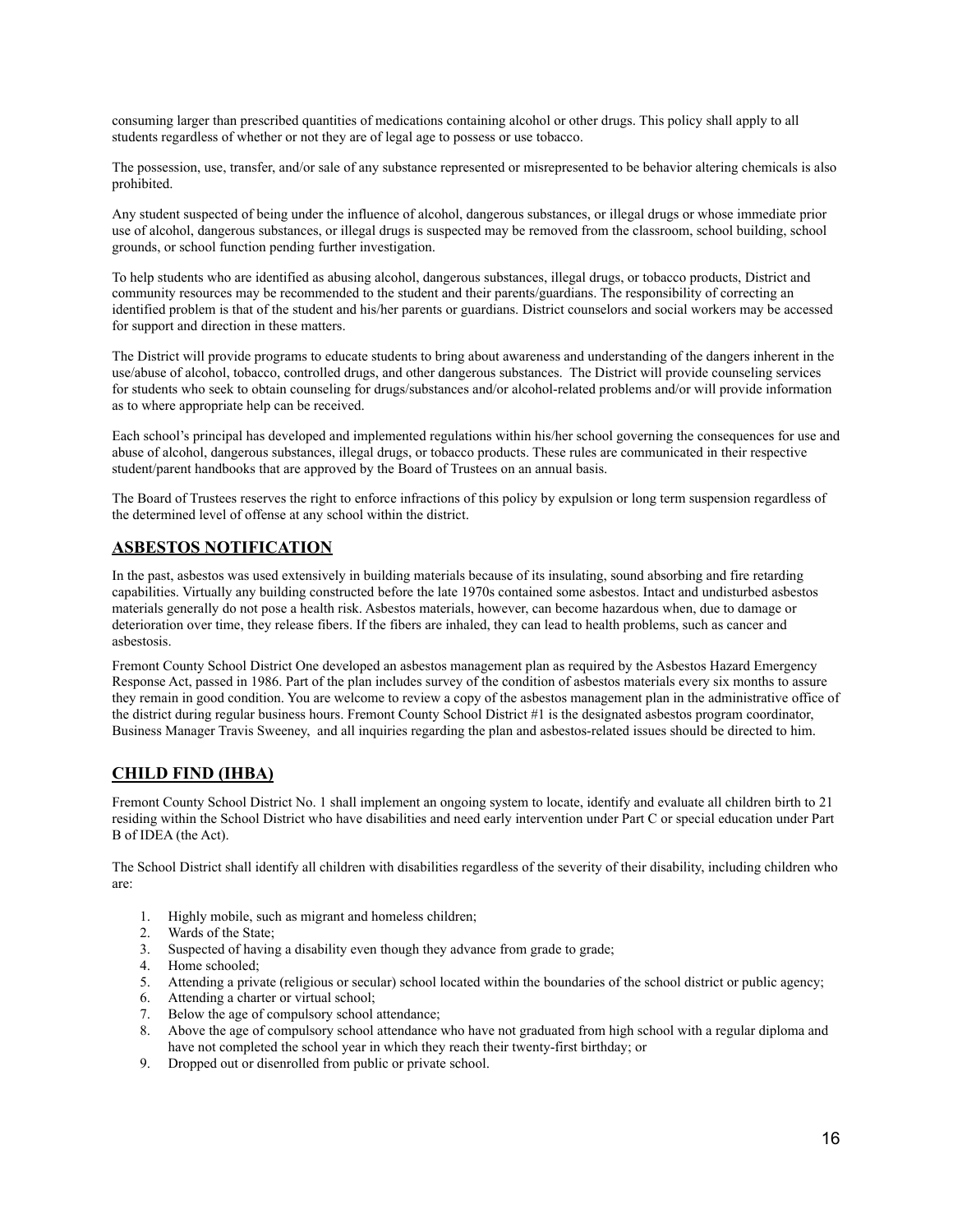### **CHILDREN'S ONLINE PRIVACY PROTECTION ACT (COPPA) STATEMENT**

The District uses a number of Internet-based subscriptions and services to offer online programs for the benefit of students and the school system. Examples of such services include, but are not limited to, communications and data storage regarding student test scores, grades, progress through curriculum content, and academic planning. The District requires that the service provider assure the school that it has in place a procedure or security system to maintain the confidentiality of any personal information that the service provider could have access to. Because these services or programs will necessitate giving access to student personal information to the Internet or Web site operators that host or facilitate these programs, the parent consents to allow the school to represent that it has parental permission for this. Your signed return of this handbook shall be considered permission.

### **DIRECTORY INFORMATION (JO-R)**

Fremont Count School District #1, State of Wyoming, may disclose directory information without written consent of the parent, eligible students, or guardian. The parent, eligible student, or guardian has the right to refuse to permit the designation of any or all of the categories of information provided refusal is received in writing in the office of the principal of the school where the student is in attendance no later than September 7, or the following Monday of September 7 is Saturday or Sunday.

Directory information which may be released may include the name and address, parent or guardian telephone listing, date and place of birth, participation in officially-recognized activities and sports, weight and height for members of athletic teams, dates of attendance, degrees (diplomas) and awards received, the most recent previous educational agency or institution attended by the student, personally identifiable photographs, videotapes, films and other visual media, and personally identifiable interviews, either audio only or audio and visual.

### **NON-DISCRIMINATION STATEMENT (AC)**

Fremont County School District #1 does not discriminate on the basis of actual or perceived age, race, color, religion, national origin, sex, sexual orientation, gender identity, veteran status, marital status, pregnancy, or disability. This policy should prevail in all matters concerning staff, students, education programs and services and individuals with whom the school district does business. FCSD#1 operates in accordance with Title VI of the Civil Rights Act of 1964, Title IX of the Education Amendment Act of 1972, the Americans with Disabilities Act (ADA), and Section 504 of the Rehabilitation Act of 1973.

All employees, students and community members are hereby notified that this district does not discriminate on the basis of sex in educational programs receiving federal or state financial assistance and that it does intend to comply with Title IX of the educational amendments of 1972 and as subsequently amended.

The district shall strive to inform students, parents, employees, and the general public that all educational programs, specifically including vocational opportunities, are offered without regard to actual or perceived age, race, color, religion, national origin, sex, sexual orientation, gender identity, veteran status, marital status, pregnancy, or disability. In order to accomplish this a statement of nondiscrimination shall be included in the faculty and student handbooks, if any, and shall be published at least once a year in a newspaper of general circulation in the district. The notice shall include a reference to the person and the address and telephone number of the staff member designated to coordinate civil rights compliance. For purposes of this district, that person shall be the Superintendent of Schools.

All students shall be permitted to enroll in vocational education programs as well as other school programs without consideration of their actual or perceived age, race, color, religion, national origin, sex, sexual orientation, gender identity, veteran status, marital status, pregnancy, or disability. To the extent that a prerequisite class may be required before admission, such prerequisite class shall be open to students on a nondiscriminatory basis. No student shall be denied admission on account of limited English language skills.

All employees of this district shall be hired, retained, promoted, transferred, compensated or, if necessary, terminated without regard to their actual or perceived age, race, color, religion, national origin, sex, sexual orientation, gender identity, veteran status, marital status, pregnancy, or disability.

Students with disabilities shall be admitted and given equal access to programs and shall not be denied access to vocational education programs or other courses because of architectural or equipment barriers or because of the need for related services or auxiliary aids to the extent reasonable to accommodate the disabled. To the extent possible, disabled individuals shall be placed in regular vocational education programs and education courses.

# **NOTIFICATION OF RIGHTS UNDER FERPA (JRA-E)**

The Family Educational Rights and Privacy Act (FERPA) affords parents and students over 18 years of age ("eligible students") certain rights with respect to student education records. These rights are: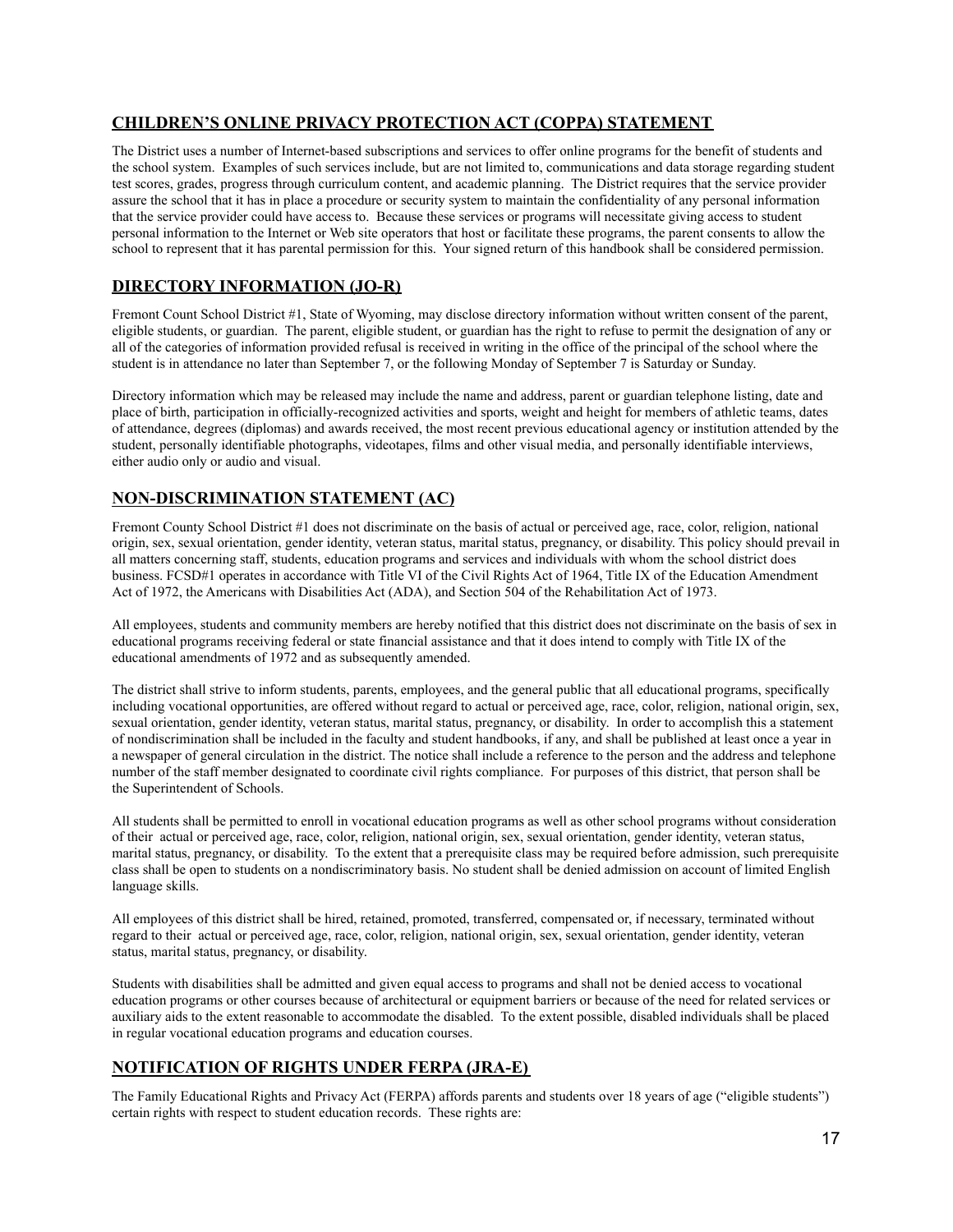(1) The right to inspect and review a student's education records within 45 days of the day the school receives a request for access.

 Parents or eligible students should submit to the principal (or appropriate school official) a written request that identifies the record(s) they wish to inspect. The school official will make arrangements for access and notify the parent or eligible student of the time and place where the records may be inspected.

(2) The right to request the amendment of a student's educational records that the parent or eligible student believes are inaccurate, misleading, or otherwise in violation of the student's privacy rights under FERPA.

Parents or eligible students who wish to ask the school to amend a record should write the school's principal (or appropriate school official), clearly identify the part of the record they want changed, and specify why it should be changed. If the school decides not to amend the record as requested by the parent or eligible student, the school will notify the parent or eligible student of the decision and advise him/her of the right to a hearing regarding the request for amendment. Additional information regarding the hearing procedures will be provided to the parent or eligible student when notified of the right to a hearing.

(3) The right to consent to disclosures of personally identifiable information contained in the student's education records, except to the extent that FERPA authorizes disclosure without consent.

 One exception, which permits disclosure without consent, is disclosure to school officials with legitimate educational interests. A school official is a person employed by the school as an administrator, supervisor, instructor, or support staff member (including health or medical staff and law enforcement unit personnel); a person serving on the School Board; a person or company with whom the school has contracted as its agent to provide a service instead of using its own employees or officials (such as an attorney, auditor, medical consultant, or therapist); or a parent or student serving on an official committee, such as a disciplinary or grievance committee, or assisting another school official in performing his or her tasks.

A school official has a legitimate educational interest if the official needs to review an education record in order to fulfill his or her professional responsibility.

 Upon request, the school discloses education records, including disciplinary records relating to suspension and expulsion, without consent to officials of another school district in which a student seeks or intends to enroll.

(4) The right to file a complaint with the U.S. Department of Education concerning alleged failures by the School District to comply with the requirements of FERPA. The name and address of the office that administers FERPA are:

> Family Policy Compliance Office U.S. Department of Education 400 Maryland Avenue, SW Washington, DC 20202-5920

Fremont County School District 1 will make available to the public directory information which has been previously published pertaining to students in Fremont County School District 1. Directory information includes the following: Student name, participation in officially-recognized activities and sports, weight and height for members of athletic teams, dates of attendance, degrees (diplomas) and awards received, the most recent previous educational agency or institution attended by the student, personally identifiable photographs, videotapes, films and other visual media, and personally identifiable interviews, either audio only or audio and visual.

Any parent or eligible student who is unwilling to allow the above-described directory information to be released must notify the Office of the Superintendent within fifteen (15) days from the date of notice of FERPA rights.

### **HARASSMENT, INTIMIDATION AND BULLYING (JICFA)**

Fremont County School District #1 supports a secure school climate, conducive to teaching and learning that is free from threat, harassment, and any type of bullying behavior. Students and staff shall conduct themselves according to the rules and policies of the school district, and shall conduct themselves in a respectful manner toward others.

Harassment, intimidation or bullying of or by students at school is prohibited.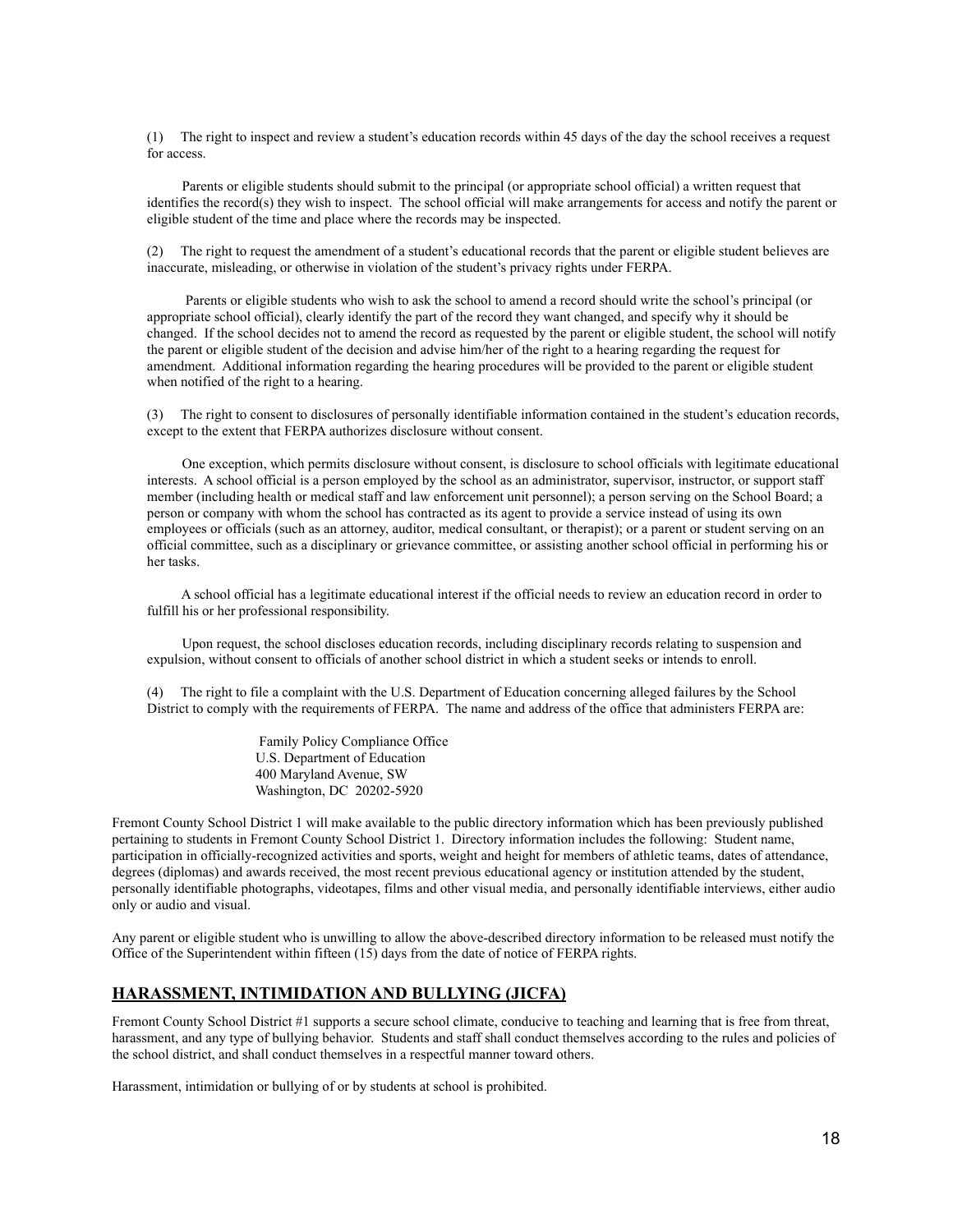Harassment, intimidation or bullying means any intentional gesture or any intentional written, verbal or physical act that a reasonable person under the circumstances should know will have the effect of:

1. Harming a person physically or emotionally, damaging a person=s property or placing a person in reasonable fear of personal harm or property damage;

2. Insulting or demeaning a person or group of students causing substantial disruption in, or substantial interference with, the orderly operation of school; or

3. Is so sufficiently severe, persistent or pervasive that is creates an intimidating, threatening or abusive educational environment for a person or group of students.

A school as used in this policy includes a classroom or other location on school premises, a school bus or other school related vehicle, a school bus stop, an activity or event sponsored by a school, whether or not it is held on school premises, and any other program or function where the school is responsible for the child.

"Written" acts include, but are not limited to handwritten or typed communications, e-mails, text messages, blogs and other forms of electronic communications.

Persons who witness or are a victim of harassment, intimidation or bullying shall report that conduct to a teacher, principal, or other school staff member as soon as possible. If the complaining person chooses not to file a written report, the staff member shall ask the person to verbally describe the incident, including the information described above. The staff member who receives the complaint shall request that the person make a written report describing the conduct they witnessed, including but not limited to the date, time and location of the incident, and the names of the persons involved, to the extent possible. The staff member shall then forward that information in writing, including the person's written report, if any, to the building principal, who shall promptly investigate the complaint, or designate another staff member to investigate the complaint.

Persons may anonymously report any harassment, intimidation or bullying. Anyone making or receiving an anonymous report shall provide or collect as much information as possible, including but not limited to a description of the conduct, the date, time and location of the incident and the names of the individuals involved. Disciplinary action shall not be taken against a student based solely on the basis of an anonymous report. Once a staff member receives an anonymous report of harassment, intimidation or bullying, the staff member shall then forward that information in writing, including the person's written report, if any, to the building principal, who shall promptly investigate the complaint, or designate another staff member to investigate the complaint.

During the investigation, the principal or his/her designee shall interview witnesses, including, but not limited to the alleged victim and the person(s) alleged to have engaged in the harassment, intimidation or bullying. The person conducting the investigation shall prepare a written report of the findings and conclusions of the investigation.

When the investigation shows, that a student has or has been harassed, bullied or intimidated in violation of this policy, the principal shall schedule a meeting with the student, student's parent(s), appropriate teacher(s), and other appropriate staff members as determined by the principal, to discuss steps or strategies to protect that student from additional harassment, intimidation or bullying and from retaliation, including discipline against the person who engaged in the harassment, intimidation, or bullying. If a student reports that they have been harassed, bullied, or intimidated in violation of this policy and no meeting is required by the previous sentence, the principal shall communicate the results of the investigation to the parent(s).

If the person who conducts the investigation determines that a student or students engaged in harassment, intimidation, or bullying, the building principal shall take appropriate disciplinary action toward the student or students.

Students who engage in harassment, intimidation, or bullying shall be subject to disciplinary action up to and including suspension and expulsion. Each school shall develop consequences and remedial action for students committing acts of harassment, intimidation, or bullying and incorporate them into their student discipline rubric. Counseling, corrective discipline, referral to law enforcement, proven best practice, and/or administrative insight may be used to positively influence (or change if possible) the behavior of the perpetrator and remediate the impact on the victim. This may include, but is not limited to, appropriate interventions, restoration of a positive climate, student-based programs, anti-bullying programs, mentor based initiatives, code-of-conduct initiatives, and support for victims and others impacted by the violation.

Retaliation or reprisal against a person who makes a good faith report or complaint of harassment, intimidation or bullying is prohibited and shall not be tolerated. Any student who engages in such retaliation or reprisal against a person who makes a report of harassment, intimidation or bullying shall be subject to discipline, up to and including suspension or expulsion.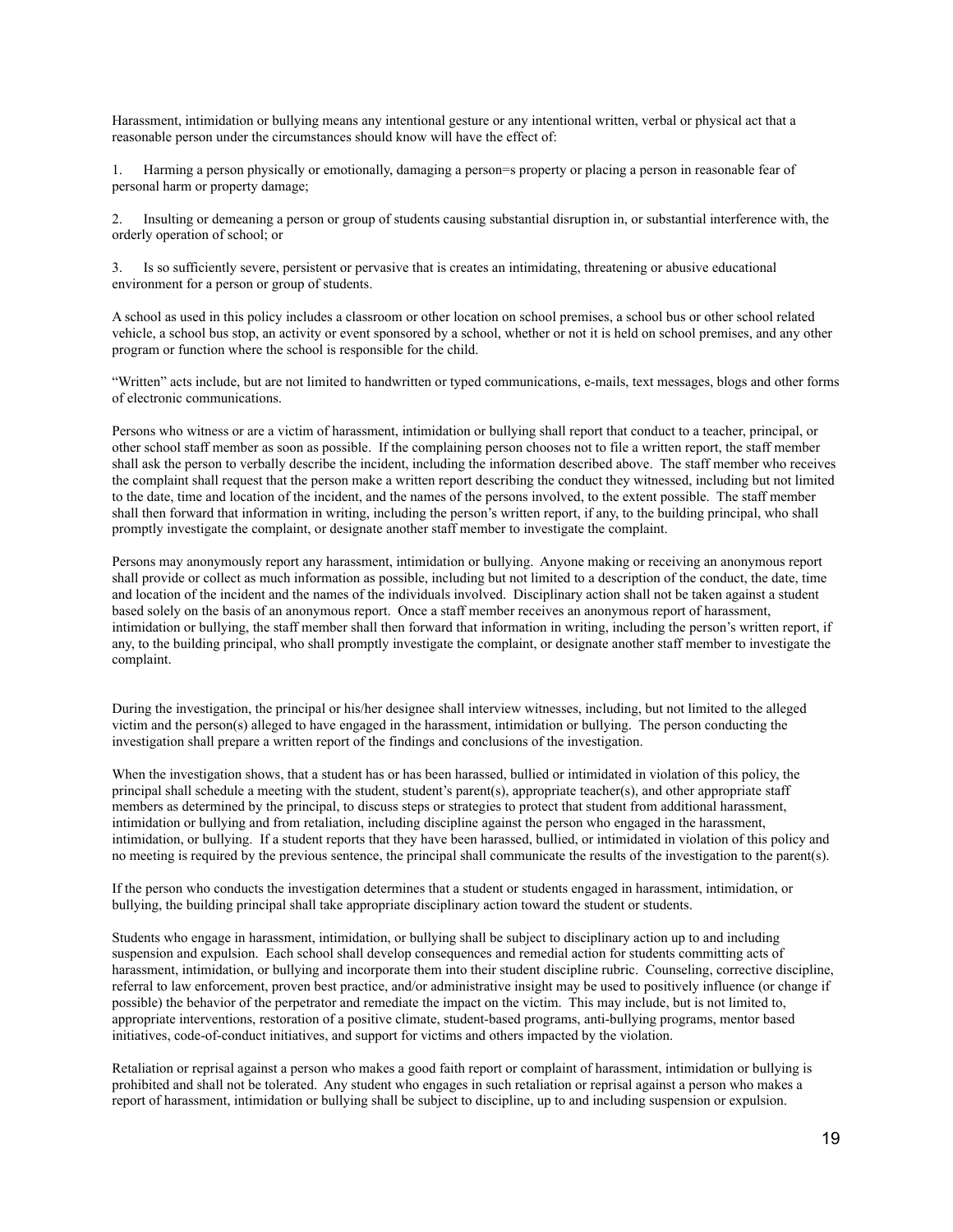Any student who is found to have made a deliberate or intentional false accusation, report or complaint is subject to discipline, up to and including suspension or expulsion.

Many behaviors that do not rise to the level of harassment, intimidation, or bullying may still be prohibited by other district policies or building, classroom, or program rules.

At the start of each school year, every school shall be required to review the district's harassment, intimidation and bullying policy with the students in a manner consistent with their age and education level. This policy shall be included in the student manual or handbook and shall also be available to the public on the school district's website in a manner to be determined by the superintendent and/or his designee. The school shall provide copies of the anti-bullying policy to parents in a manner and method to be determined by each principal, which may include distribution of the student handbook to parents. The school district shall incorporate training and education on this policy in its professional development programs and the policy shall be provided to volunteers and other non certified employees of the district who have significant contact with students.

#### **HOMELESS ASSISTANCE NOTICE (JLG)**

It is the policy of Fremont County School District No. 1 that every child will have equal access to a free and appropriate public education (FAPE). Children who are homeless have the same rights to FAPE as do other children, and the District is committed to assuring that those rights are fully protected and honored. Any person or agency who is aware of any child of school age who meets the definition of a homeless student, or in the event of the enrollment of a student who meets the definition of a homeless student, the person, agency, or principal of the school where the student may be enrolled is requested to inform the District's Homeless Liaison. The Homeless Liaison will respond to the referral to assist in developing an action plan to provide the students with a free appropriate public education.

**Homeless** is defined as an individual who lacks a fixed, regular and adequate nighttime residence and includes, but is not limited to, an individual who has a primary nighttime residence that is:

· a supervised publicly or privately operated shelter designed to provide temporary living accommodations (including welfare hotels, congregate shelters, and transitional housing for the mentally ill);

- · an institution that provides a temporary residence for individuals intended to be institutionalized; or
- · a public or private place not designed for, or ordinarily used as, a regular sleeping accommodation for human beings.

The terms "homeless" or "homeless individual" do not include any individual imprisoned or otherwise detained. In determining whether a child or youth is homeless, the relative permanence of the living arrangements should be considered. Determinations will be made on a case-by-case basis. In general, children or youth living in welfare hotels, transitional housing shelters, the streets, cars, abandoned buildings and other inadequate accommodations will be considered homeless.

#### **Children and Youth in Transitional or Emergency Shelters**

If children or youth are placed in a transitional or emergency shelter because there is nowhere else to send them, and they are awaiting placement in a foster home or a home for neglected children, they will be considered homeless while in the emergency or transition shelter. Once placed in a foster home or a home for neglected children or youth, they will no longer be considered homeless.

#### **Children and Youth Living in Trailer Parks and Camping Grounds**

Children and youth staying temporarily in trailer parks or campgrounds because they lack adequate living accommodations will be considered homeless. Those living in trailer parks or camp areas on a long-term basis in adequate accommodations will not be considered homeless.

#### **Doubled-Up Children and Youth**

Children and youth who are living in "doubled-up" accommodations, that is, are sharing housing with other families or individuals, will be considered homeless if they are doubled-up because of a loss of housing or other similar situation. Families living in doubled-up accommodations voluntarily to save money generally will not be considered homeless.

#### **Foster Children and Youth**

In general, children and youth in foster homes will not be considered homeless. Many foster children are in the care of a public agency, awaiting placement in more permanent situations. The foster home, although temporary, serves as a fixed, regular and adequate nighttime residence. Children placed in foster homes for lack of shelter space, however, will be considered homeless.

#### **Incarcerated Children and Youth**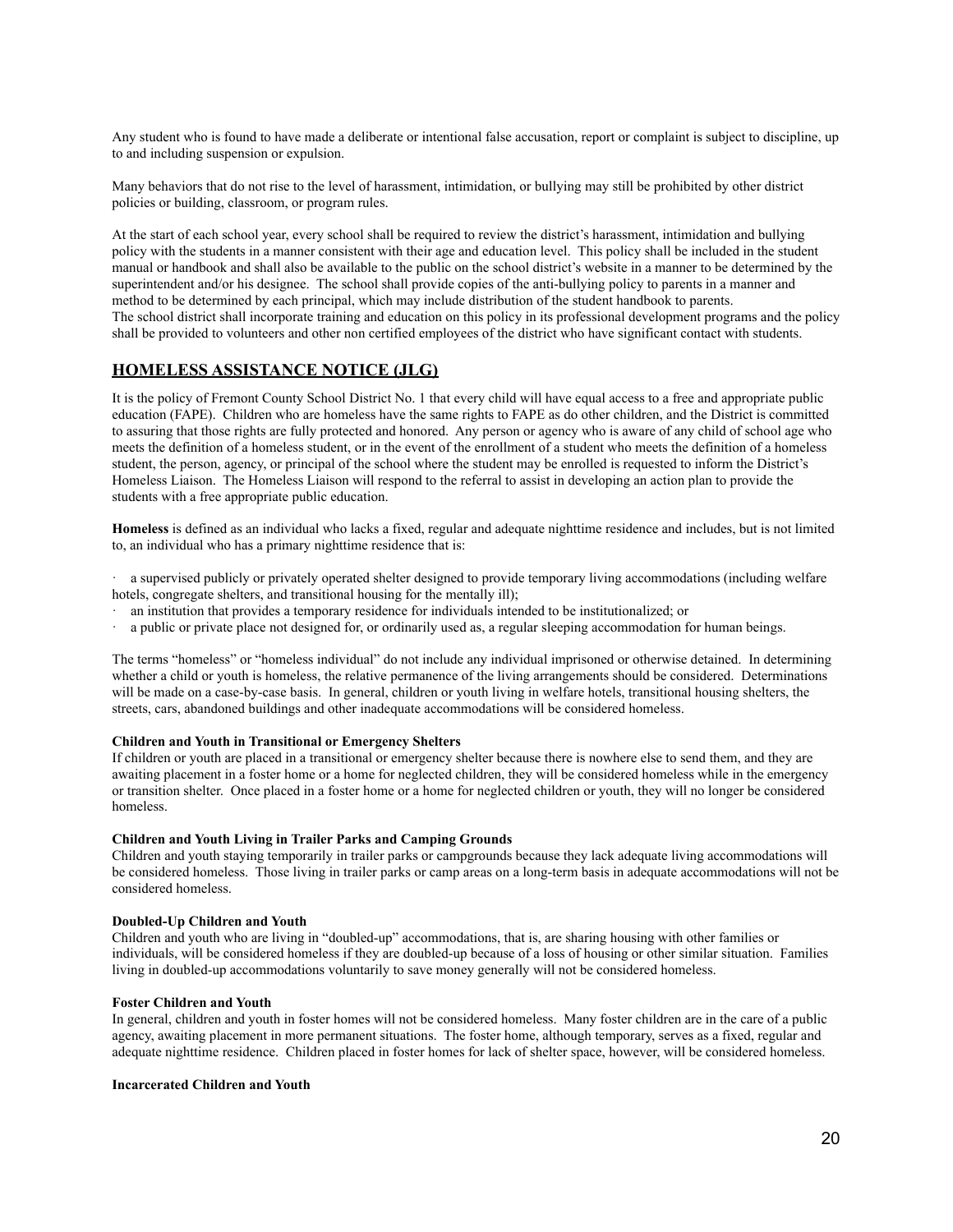Children and youth that are incarcerated for violation or alleged violation of a law will not be considered homeless even if prior to their incarceration they would have been considered homeless because they are living in inadequate accommodations. Children and youth that are under care of the state and are being held in an institution because they have no other place to live will be considered homeless. Once these children are placed in more permanent facilities, they will no longer be considered homeless.

#### **Children and Youth in Migratory Families**

Children will not be considered homeless simply because they are children of migratory families. To the extent that these children may be staying in accommodations not fit for habitation, they will be considered homeless.

#### **Runaways**

Children or youth who have run away from home and live in runaway shelters, abandoned buildings, the street, or other inadequate accommodations will be considered homeless, even if their parents have provided and are willing to provide a home for them.

#### **School-Age, Unwed Mothers**

In general, if school-age, unwed mothers or expectant mothers are living in homes for unwed mothers, and they have no other available living accommodations, they will be considered homeless. However, if they are staying in such a home only temporarily to receive specific health care or other services and intend to move to other adequate accommodations, they will not be considered homeless.

#### **Sick or Abandoned Children and Youth**

There are instances where children and youth remain in a hospital beyond the time that they would normally stay for health reasons because their families have abandoned them. These children and youth will be considered homeless because they have no other place to live. Children and youth who were homeless prior to hospitalization will be considered to be homeless while they are in the hospital, unless regular and adequate living accommodations will be made available to them upon release from the hospital.

#### **Dispute Resolution**

If a dispute arises over any issue covered in this policy, the child or youth in transition will be admitted immediately to the school in which enrollment is being sought, pending final resolution of the dispute. The student will also have the rights of a student in transition to all appropriate educational services, transportation, free meals, and Title 1, Part A, services while the dispute is pending.

The school where the dispute arises will provide the parent or unaccompanied youth with a written and/or oral explanation of its decision and the right to appeal and will refer the parent or youth to the local liaison immediately. The local liaison will ensure that the student is enrolled in the requested school and receiving services to which he or she is entitled and will resolve the dispute as expeditiously as possible. The parent or unaccompanied youth will be given every opportunity to participate meaningfully in the resolution of the dispute. The local liaison will keep records of all disputes in order to determine whether particular issues or schools are delaying or denying the enrollment of children and youth in transition repeatedly.

The parent, unaccompanied youth, or other school district may appeal the school district's decision as provided in the Wyoming Department of Education's dispute resolution process.

### **STUDENT NETWORK AND INTERNET ACCEPTABLE USE AGREEMENT (IIBF-E)**

#### **FCSD #1 STUDENT NETWORK & INTERNET ACCEPTABLE USE AGREEMENT**

Fremont County School District #1 strongly believes in the educational value of the Internet and other online information resources. They can increase the power of curriculum content standards, enable exciting collaborations, increase productivity, and improve student learning. Resources provided by the Internet and other media sources are important parts of the District's instructional program. These services are provided to promote educational excellence in schools, support our curriculum, and support individual academic needs. **Student use of District computers, networking, or applications constitutes acceptance of the conditions within this agreement as well as additional stipulations within the school's student handbook**.

#### **General Statement: Individual Responsibility of Parents and Users**

Even though filtering and other protection are in place on the District network, all users and their parents/guardians are advised that access may include the potential for access to materials inappropriate or offensive for school-aged pupils. All users are responsible for their use of technology resources and the Internet. The District does not accept responsibility for students accessing inappropriate content or acting contrary to this agreement.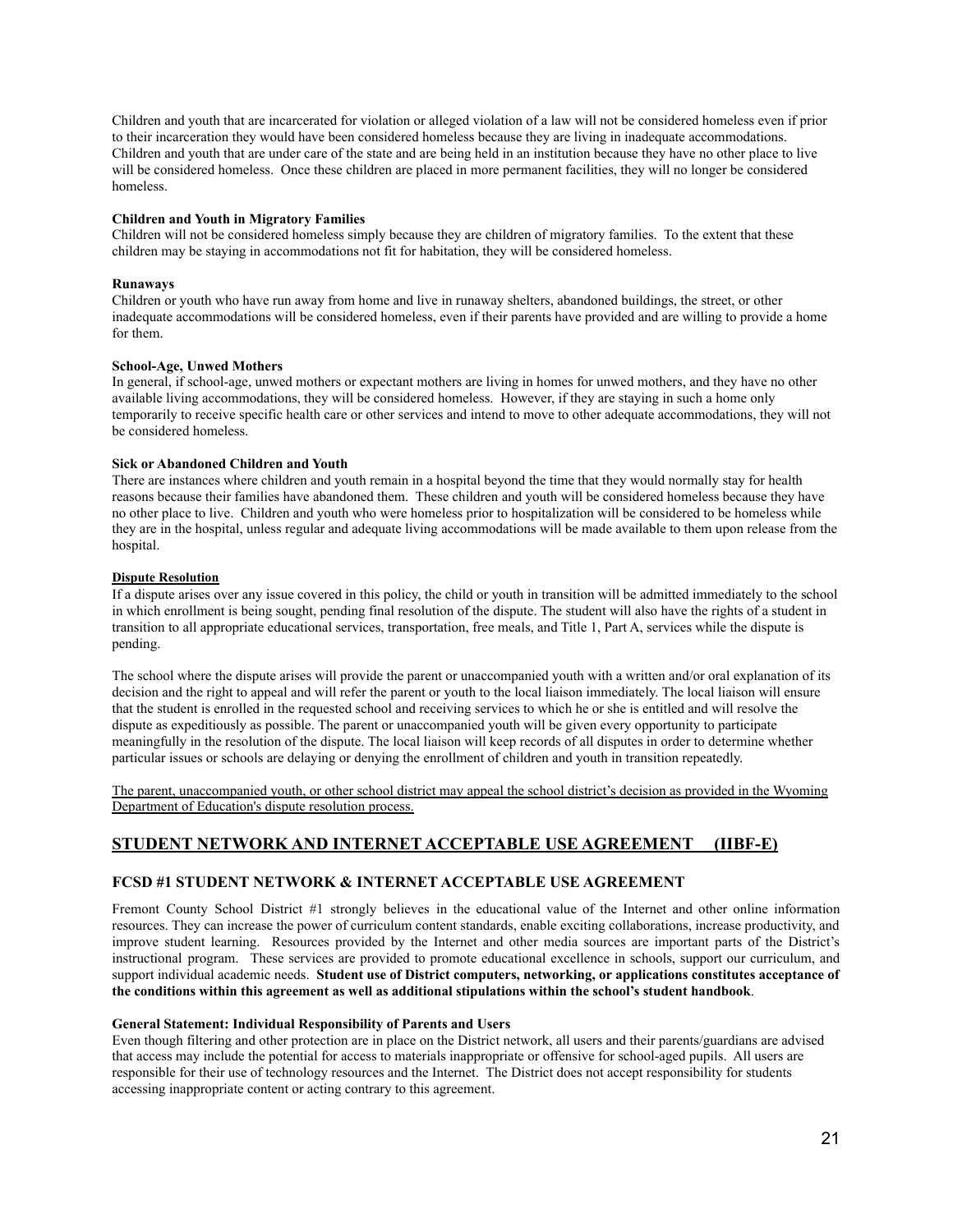#### **General Statement: No Expectation of Privacy**

Network and Internet access is provided as a tool for education. The District reserves the right to monitor, inspect, copy, review, and store at any time and without prior notice any and all usage of the district computer network and Internet access and any and all information transmitted, received, or stored in connection with such usage. All such content shall become and remain the property of the District, and no student shall have any expectation of privacy regarding such materials. The District may share such transmissions with the student's parent/guardians, law enforcement, and other entities that the District deems necessary.

#### **Student Account Usage**

Each student is given a unique identifying network account and password. These credentials are private and to be used only by that student. Students are responsible for their individual accounts and the actions on their network accounts. Students should take all reasonable precautions to prevent others from being able to use their account. Under no conditions should students provide their password to another student. If a student suspects her/his network account credentials has been compromised, the student should immediately inform a teacher or other staff member so action can be taken to protect her/his account.

#### **Internet Use Filtering and Monitoring**

To comply with federal law, the District employs several methods of Internet content filtering and monitoring. However, no Internet content filtering system can be fully effective in preventing access to harmful and inappropriate material. With global access to computers and people, there is a risk that students may access material that may not be considered to be of educational value in the context of the school setting. Students receive instruction, appropriate to their age, regarding strategies to avoid the inadvertent access of inappropriate material and what to do if they accidentally access such material. Users will not use District resources to view or otherwise gain access to potentially objectionable materials. This includes text materials, video, images, or sound files that may be considered objectionable in an educational setting. If students mistakenly access inappropriate information, they should immediately disclose this access to their teacher or other supervising staff member. If a student finds that other users are visiting offensive or harmful sites, she/he should report such use to her/his supervising teacher.

#### **Student File Storage**

All students, as part of their network account, are given storage space both on a school server as well as through an online service (see below). Storage space is set aside for educationally-appropriate content as well as student work. The District reserves the right to inspect any material stored in files to which users have access and will edit or remove any material which the district staff, in its sole discretion, believes may be objectionable. Music files, videos files taking a large amount of storage, and other non-educational material may be deleted at any time without notice to the student.

#### **Student Email and Offsite File Storage Usage**

All students in grades 6-12 are given private District-managed email accounts and network "cloud" storage. These accounts are available to students both at school and offsite (home, library, etc). These accounts are hosted by a third-party service chosen by the District and specifically geared toward educational users (Microsoft Live@Edu). Email accounts may at any time be monitored by authorized school and District staff and may be shared with district administration, law enforcement, parents/guardians, and others as necessary. If a student suspects her/her email account has been compromised, she/he should immediately inform a teacher or principal. Students should not delete any threatening or suspicious messages, but leave them as evidence for authorized personnel to evaluate.

#### **Social Networking Usage and Website Posting**

The use of social networking and collaborative sharing sites is limited to District-approved online applications, such as Edmodo and Wikispaces. Student accounts in approved applications are monitored and managed. Students may be invited to participate in various publishing and Internet posting opportunities through the District (such as online video, newsletters, wiki editing). The use and sharing of such resources and information online will fall under expectations within this agreement as well as school-wide and District expectations.

#### **Expectations Regarding Usage and Communication**

The same rules and expectations that students have regarding communication and interaction with peers and with staff apply to online communications.

- Students shall not access, post, publish, or display harmful or inappropriate matter that is threatening, obscene, disruptive, sexually explicit, educationally inappropriate, or that could be construed as harassment or disparagement of others based on their race/ethnicity, national origin, gender, sexual orientation, age, disability, religion, or political beliefs.
- Students shall not use the system to promote any activity prohibited by school or district policy, local law, state law, federal law, or Fremont #1 Board policy.
- Students shall not disrupt, vandalize, or modify any network equipment, software, or computer hardware.
- Students shall not interfere with the work of other users or violate the privacy of others.
- Students shall not knowingly introduce malware, worms, keyloggers, or other malicious software into the network or onto an individual computer.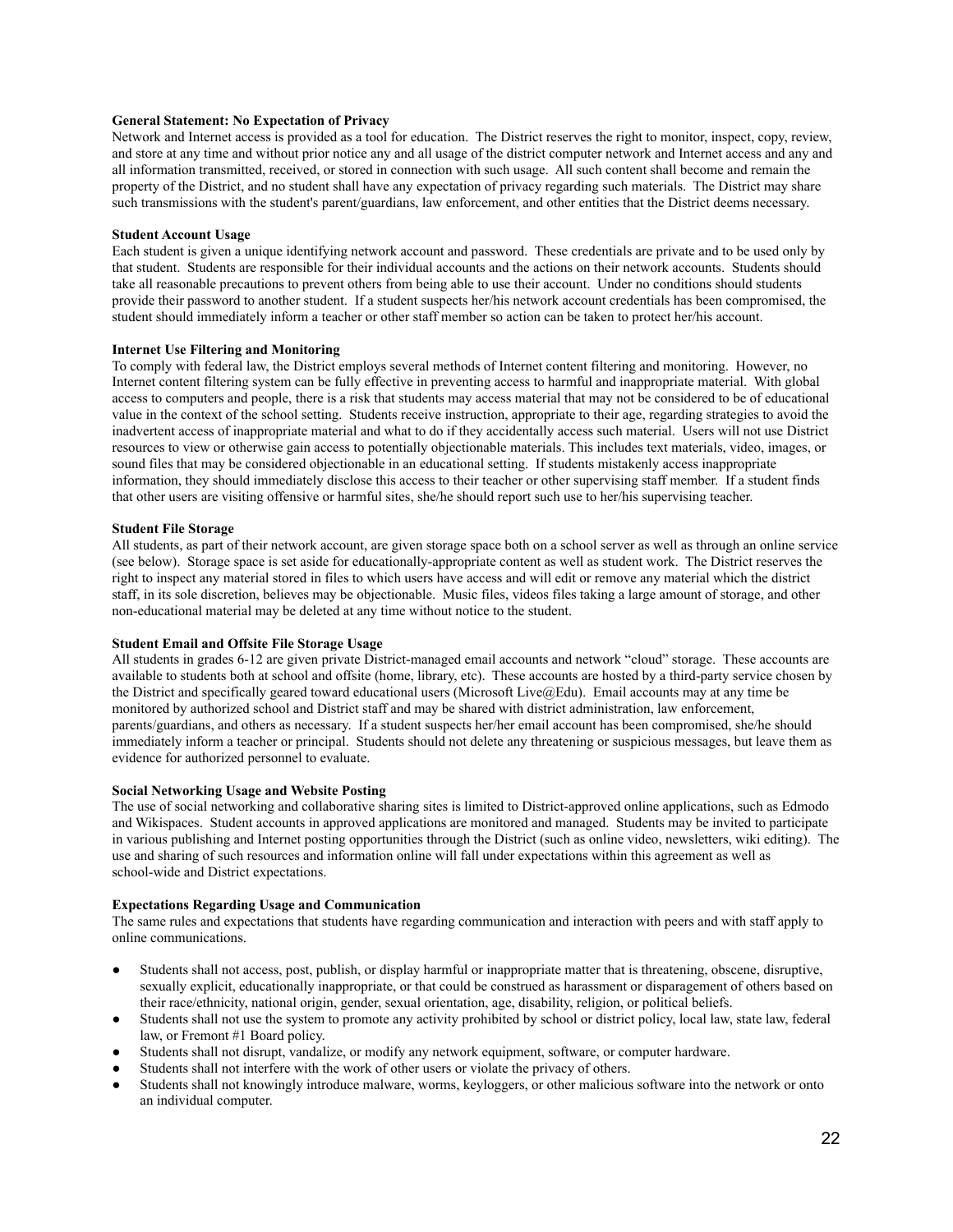- Students shall not download or install executable software without the direct approval of authorized staff.
- Students shall not attempt to compromise or bypass content filtering and other security measures.

Schools and/or teachers may impose other guidelines and rules in addition to those in this document. Disciplinary consequences for violation of this agreement may include classroom sanctions that are defined by teacher, and/or school-wide sanctions including limited or no access to technology at the school as well as other consequences deemed appropriate by school and/or District administration.

#### **BYOD ("Bring Your Own Device") guidelines**

A growing number of students are bringing personal technology – such as Internet-connected smartphones, netbooks, and mobile PDAs – to use during the school day on the guest wireless network provided by the school. Devices that connect to the Fremont #1 guest wireless network are subject to the same usage expectations and rules as are District-owned devices, and also subject to additional limitations established by the teacher/school. The District takes no responsibility for any issue or loss arising from the use of personal devices. The District reserves the right to search any and all personal technology devices brought upon the school campus or to any school activity or on any school bus if in the judgment of the supervisor or administrator in charge there is a reasonable suspicion to believe it contains evidence of the violation of a District rule, policy, or state or federal law which could subject the student to discipline.

#### **Opt-Out**

Due to the pervasive and immersive use of technology in our District, it has become impossible for students to "opt-out" of using Internet resources. In extraordinary situations, the parents and principal can choose to limit some Internet access for a student, but exceptions will always be made for Internet access to testing, student email, and other educational applications that are required parts of our curriculum, daily classwork, and communication.

#### **Disclaimer**

Fremont County School District #1 makes no warranties of any kind, whether expressed or implied, for the technology and Internet services it is providing. The District will not be responsible for any damages suffered by users, including loss of data resulting from delays, non-deliveries, incorrect deliveries, or service interruptions caused by its own negligence, user errors, omissions, or factors beyond the control of the District. Use of any information obtained via the Internet is at the user's own risk for the user's own purpose. The District specifically denies any responsibility for the accuracy or quality of information obtained through its Internet access. The district does not warrant that the functions of the system will meet any specific requirements or that it will be error-free or uninterrupted. The District shall not be liable for any direct or indirect, incidental, or consequential damages (including lost data, information, or monetary loss) sustained or incurred in connection with the use, operation, or inability to use any aspect of the system or service.

More information about each of these points may be found on the Fremont #1 Technology website. A link to our website is included on the District Website at [www.landerschools.org](http://www.landerschools.org).

### **PARENT AND FAMILY ENGAGEMENT (TITLE I SCHOOLS) (KBDA)**

The Every Student Succeeds Act (ESSA) requires meaningful parent involvement in their children's education. ESSA requires that all school districts that receive Title I funds have a written parent and family engagement policy. This policy shall be developed jointly with and agreed upon by both educators and parents. The intent of this policy is to involve parents and family as partners in the process of school review and improvement, in activities to improve student academic achievement and school performance, and to have an integral role in assisting in their child's learning. Meaningful efforts will be made to ensure involvement of all parents, along with community members, including parents of students often needing supplemental assistance in order to attain proficient levels of achievement.

The District shall annually, by the end of September (or following the release of achievement data, if later), through a variety of communication avenues inform parents regarding the following:

the status of District schools as it relates to the Elementary and Secondary Education Act (ESEA), "Every Student Succeeds Act" (ESSA), student achievement results and concerns, program and rights of parents to have meaningful involvement in the planning, review and improvement of the Title I program.

The District shall offer, in addition to an annual meeting, a flexible number of meetings at times determined most appropriate to gather parental involvement in developing, reviewing and evaluating on an ongoing basis this Parent and Family Engagement Policy. Parents shall be notified of:

1. their right to examine staff members' qualifications related to the ESSA requirement that parents of Title I students be allowed to request the qualifications of teachers and paraprofessionals providing services to their child (see policy GBJ);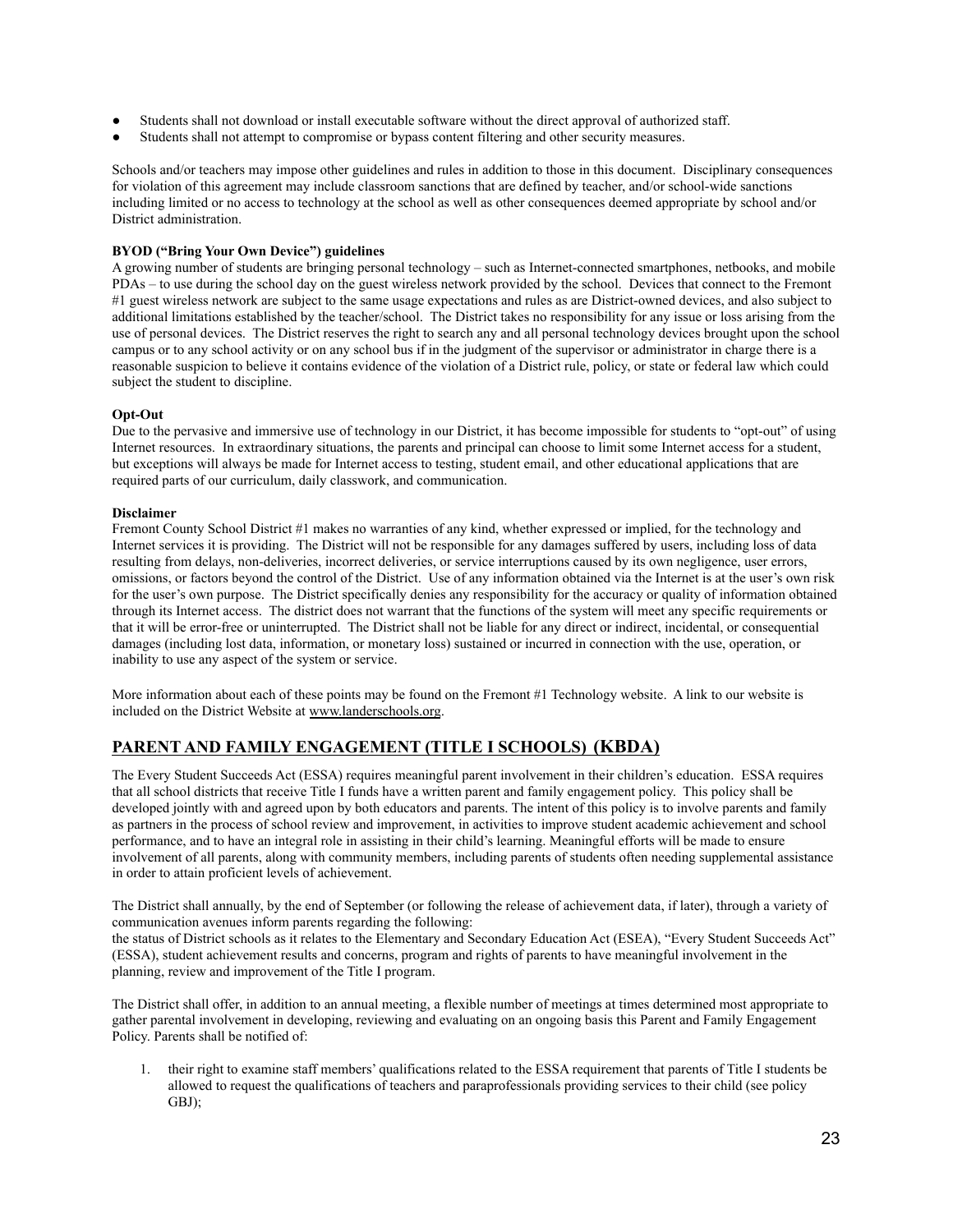- 2. their rights regarding their child's attendance site or participation in programs focused on school improvement;
- 3. assurances that all students in the District shall be involved with state-required assessment, with alternate assessments or exclusions only as allowed under Wyoming Department of Education guidelines;
- 4. the District's commitment to offering training annually, to parents, related to activities in the home which reinforce student progress in such areas as reading, mathematics, science, self-esteem, and others;
- 5. their right to be informed about progress and to be involved with decision-making regarding their child's educational program, and in a language appropriate to their circumstances;
- 6. Consolidated Grant resources available for use in parent activities including training, out-of-district school site visitations, and support for meeting expenses including child care, transportation, and supplies;
- 7. that the District shall provide opportunities for parents to meet individually with staff, at times as convenient as practicable, to discuss student progress and concerns. Parents will be informed of internet-based, secure information which they may retrieve, on a daily basis if so desired.
- 8. their right, if they are home-schooling parents, to have access to federally-funded programs such as Title I, Special Education, and staff development training, and that their children may participate in annual state-mandated assessments;
- 9. requirements as mandated by State standards, State assessments, and requirements for graduation.

The School District and parents will develop a school-parent compact that outlines how parents, students and school staff will share the responsibility for improving student achievement, and describes how parents and teachers will communicate. The School District will offer assistance to parents in understanding the education system and the state standards, and how to support their children in achievement. The District will provide materials and training to help parents work with children. The District will educate teachers and other school staff, including school leaders, in how to engage families effectively. The District will coordinate with other federal and state programs, including preschool programs. The District will provide reasonable support the parents may request and provide information in a format and language parents can understand.

#### District Title I Parent Advisory Council/School-Parent Compact

A District Title I Parent Advisory Council, composed of parents from each of the District's Title I schools, shall meet a minimum of twice annually with the District Title I Director and Title I staff to address the areas described below. The required meetings shall occur in October and May, following building-level meetings in September and April.

- 1. Review of present implementation progress and parent input, including a review of this policy and recommendations for changes, if necessary.
- 2. Information and review of training opportunities for parents and staff.
- 3. Review of current priorities and activities and an opportunity for input from parents for additional considerations.
- 4. Review reports from building-level meetings and consider for adoption recommendations from those meetings.
- 5. Make recommendations having the intent of encouraging parent participation in Title I-related activities.

Building Level Parent Involvement/School-Parent Compact

Each Title I school shall have a committee composed of parents of Title I parents which shall meet a minimum of twice annually (September and April) with building Title I staff and administration. Among the responsibilities of each committee shall be:

- 1. providing support as appropriate for the school's parent conference activities including information gathering, registration, and other help to improve school-community communication;
- 2. providing input to the building's School-Parent Compact, particularly in areas related to parent training, instructional support in the home, and other topics focusing on student performance;
- 3. providing building-level recommendations to be taken to the District Title I Advisory Council, addressing the topics listed in that body's description of responsibilities;
- 4. involving, as appropriate, staff from "feeder" pre-schools.
- 5. outline how parents, the entire school staff, and students will share the responsibility for improved student academic achievement.

Each Title I school shall provide written progress reports to parents concerning their child's academic performance, on a regular basis, and shall schedule parent conferences a minimum of twice annually for individual sessions. In some instances, meetings may be held more frequently to address significant concerns or problems.

Of the Title I funds received by the District, not less than one percent (1%) shall be mandated to fund family engagement with the District sending at least ninety percent (90%) of those funds directly to the Title I school.

# **PARENTS RIGHT TO KNOW (SEC. 1112. [20 U.S.C. 6312], section (e))**

INFORMATION FOR PARENTS.— At the beginning of each school year, a local educational agency that receives funds under this part shall notify the parents of each student attending any school receiving funds under this part that the parents may request, and the agency will provide the parents on request (and in a timely manner), the following information: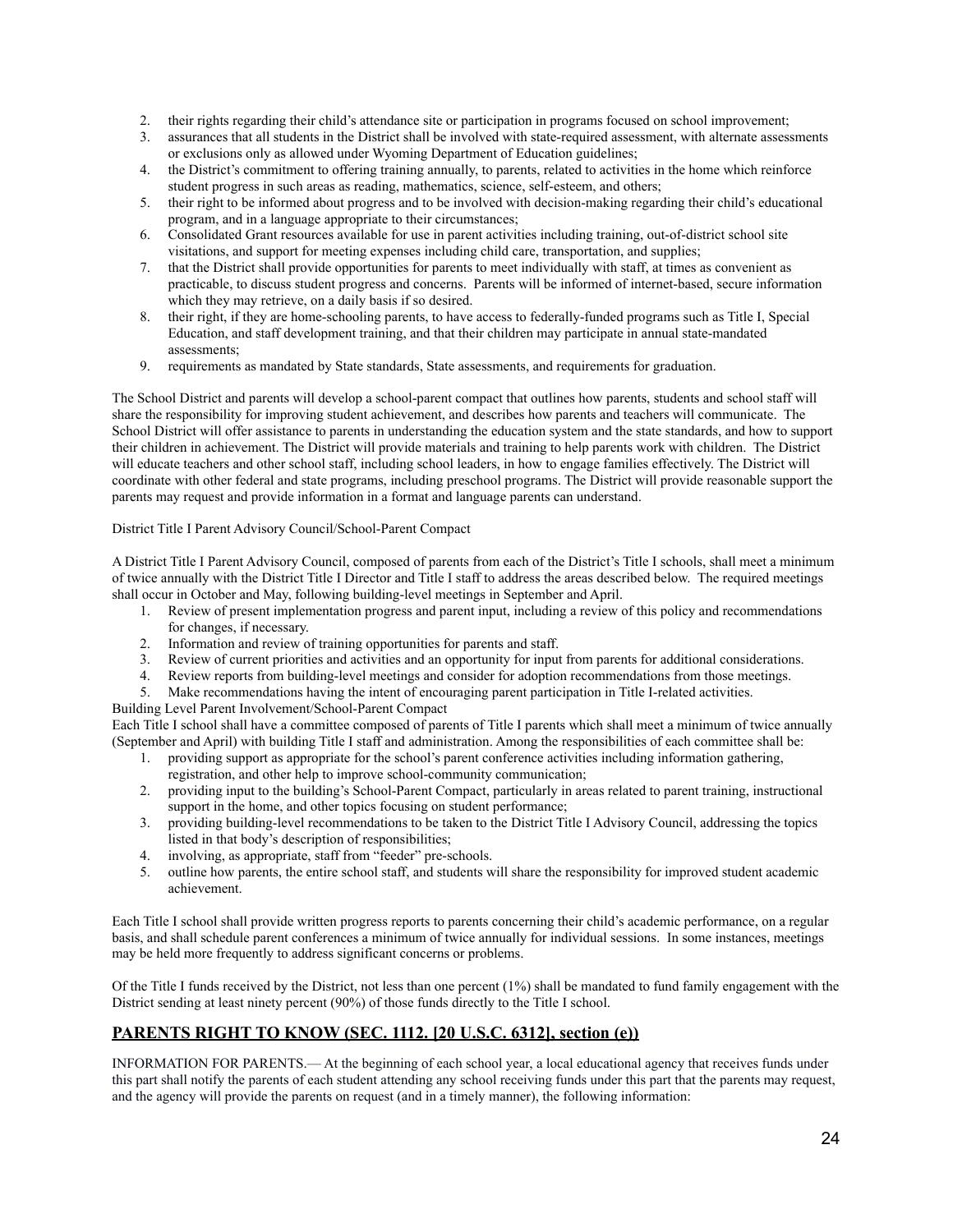- 1) Information regarding the professional qualifications of the student's classroom teachers, including at a minimum, the following:
	- i) Whether the student's teacher—
		- (1) has met State qualification and licensing criteria for the grade levels and subject areas in which the teacher provides instruction;
		- (2) is teaching under emergency or other provisional status through which State qualification or licensing criteria have been waived; and
		- (3) is teaching in the field of discipline of the certification of the teacher.
	- ii) Whether the child is provided services by paraprofessionals and, if so, their qualifications.
	- b) ADDITIONAL INFORMATION.—In addition to the information that parents may request, a school that receives funds under this part shall provide to each individual parent of a child who is a student in such school, with respect to such student
		- i) information on the level of achievement and academic growth of the student, if applicable and available, on each of the State academic assessments required under this part; and
		- ii) timely notice that the student has been assigned, or has been taught for 4 or more consecutive weeks by, a teacher who does not meet applicable State certification or licensure requirements at the grade level and subject area in which the teacher has been assigned.
- 2) Information regarding any State or local educational agency policy regarding student participation in any assessments mandated by section 1111(b)(2) and by the State or local educational agency, which shall include a policy, procedure, or parental right to opt the child out of such assessment, where applicable.
	- a) For each grade served by the local educational agency, information will be provided on each assessment required by the State to comply with section 1111, other assessments required by the State, and where such information is available and feasible to report, assessments required district-wide by the local educational agency, including
		- i) the subject matter assessed;
		- ii) the purpose for which the assessment is designed and used;
		- iii) the source of the requirement for the assessment; and
		- iv) where such information is available—
			- (1) the amount of time students will spend taking the assessment, and the schedule for the assessment; and
			- (2) the time and format for disseminating results.
	- b) LOCAL EDUCATIONAL AGENCY THAT DOES NOT OPERATE A WEBSITE.—In the case of a local educational agency that does not operate a website, such local educational agency shall determine how to make the information described in subparagraph (A) widely available, such as through distribution of that information to the media, through public agencies, or directly to parents.
- 3) Information to parents of an English learner identified for participation or participating in such a program, of
	- a) the reasons for the identification of their child as an English learner and in need of placement in a language instruction educational program;
	- b) the child's level of English proficiency, how such level was assessed, and the status of the child's academic achievement;
	- c) the methods of instruction used in the program in which their child is, or will be, participating and the methods of instruction used in other available programs, including how such programs differ in content, instructional goals, and the use of English and a native language in instruction;
	- d) how the program in which their child is, or will be, participating will meet the educational strengths and needs of their child;
	- e) how such program will specifically help their child learn English and meet age-appropriate academic achievement standards for grade promotion and graduation;
	- f) the specific exit requirements for the program, including the expected rate of transition from such program into classrooms that are not tailored for English learners, and the expected rate of graduation from high school (including four-year adjusted cohort graduation rates and extended-year adjusted cohort graduation rates for such program) if funds under this part are used for children in high schools;
	- g) in the case of a child with a disability, how such program meets the objectives of the individualized education program of the child, as described in section 614(d) of the Individuals with Disabilities Education Act (20 U.S.C. 1414(d)); and
	- h) information pertaining to parental rights that includes written guidance—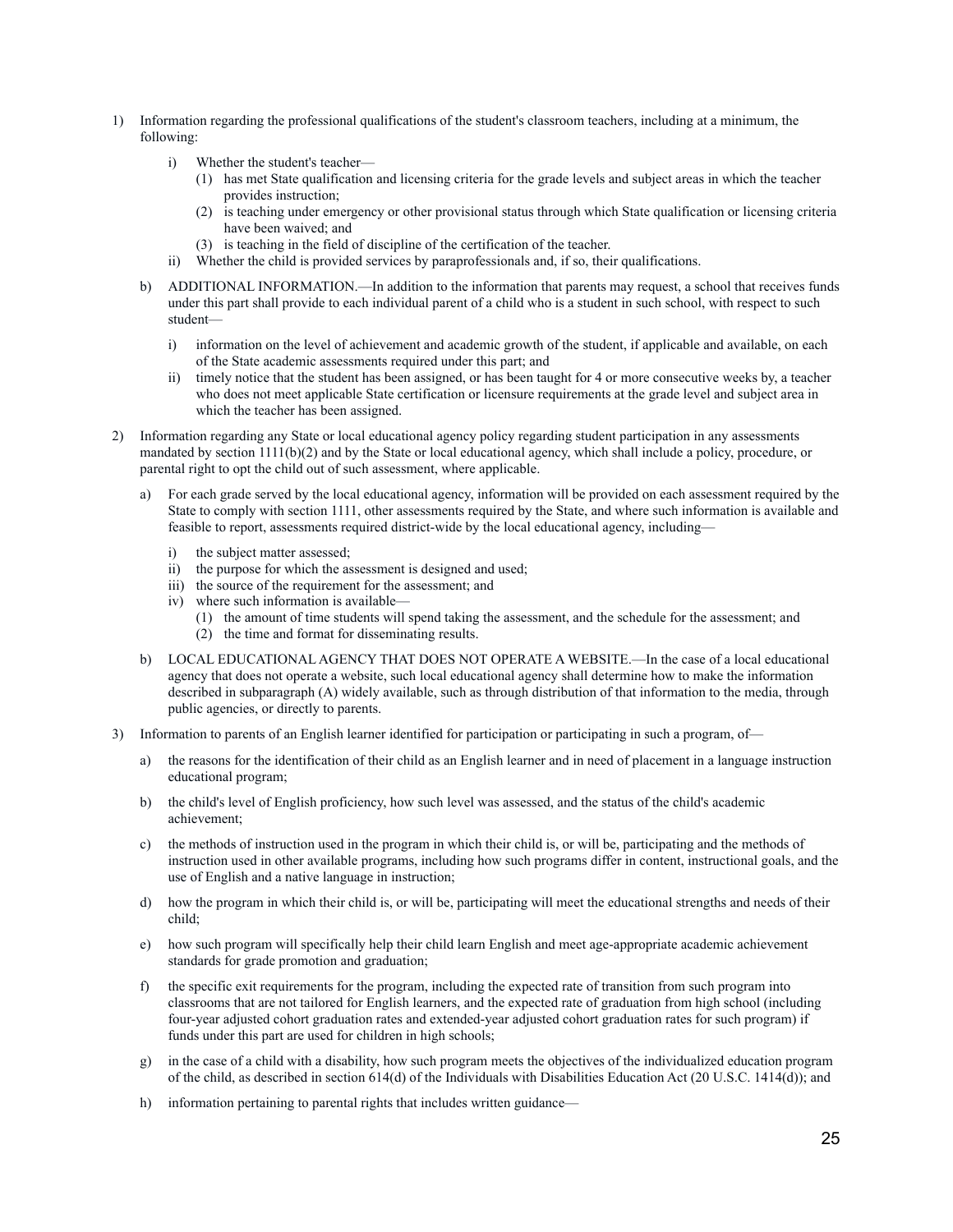- i) detailing the right that parents have to have their child immediately removed from such program upon their request;
- ii) detailing the options that parents have to decline to enroll their child in such program or to (a) choose another program or method of instruction, if available; and
- iii) assisting parents in selecting among various programs and methods of instruction, if more than 1 program or method is offered by the eligible entity.
- i) SPECIAL RULE APPLICABLE DURING THE SCHOOL YEAR.—For those children who have not been identified as English learners prior to the beginning of the school year but are identified as English learners during such school year, the local educational agency shall notify the children's parents during the first 2 weeks of the child being placed in a language instruction educational program consistent with subparagraph (A).
- j) PARENTAL PARTICIPATION.
	- i) IN GENERAL.—Each local educational agency receiving funds under this part shall implement an effective means of outreach to parents of English learners to inform the parents regarding how the parents can—
		- (1) be involved in the education of their children; and
		- (2) be active participants in assisting their children to—
			- (a) attain English proficiency;
			- (b) achieve at high levels within a well-rounded education; and
			- (c) meet the challenging State academic standards expected of all students.
	- ii) REGULAR MEETINGS.—Implementing an effective means of outreach to parents shall include holding, and sending notice of opportunities for, regular meetings for the purpose of formulating and responding to recommendations from parents of students assisted under this part or title III.
- k) BASIS FOR ADMISSION OR EXCLUSION.— A student shall not be admitted to, or excluded from, any federally assisted education program on the basis of a surname or language-minority status.

### **PPRA NOTICE AND CONSENT/OPT-OUT FOR SPECIFIC ACTIVITIES ( 20 U.S.C. 1232h)**

The Protection of Pupil Rights Amendment (PPRA), 20 U.S.C. 1232h, requires schools to notify you and obtain consent or allows you to opt out your child from participating in certain school activities. These activities include a student survey, analysis, or evaluation that concerns one or more of the following eight areas ("protected information surveys")

- 1. Political affiliations or beliefs of the student or student's parent
- 2. Mental or psychological problems of the student or student's family
- 3. Sexual behavior or attitudes
- 4. Illegal, anti-social, self-incriminating, or demeaning behavior
- 5. Critical appraisals of others with whom respondents have close family relationships
- 6. Legally recognized privileged relationships, such as with lawyers, doctors, or ministers
- 7. Religious practices, affiliations, or beliefs of the student or parents
- 8. Income, other than as required by law to determine program eligibility

This requirement also applies to the collection, disclosure or use of student information for marketing purposes ("marketing surveys"), and certain physical exams and screenings.

#### **(Please note that this notice and consent/opt-out transfers from parents to any student who is 18 or older or an emancipated minor under Wyoming Law.)**

### **SECLUSION AND RESTRAINT POLICY (JLJ)**

FCSD#1 has a policy on seclusion and restraint of students. This policy can be found on the school district website under the About Us tab under Governing Board. For questions about the policy, please contact your child's principal or the District's Special Services Director (332-4711).

### **SEX OFFENDERS ON SCHOOL PROPERTY (KIB)**

Pursuant to Wyoming Statute §6-2-320, registered sex offenders requesting permission to be on school property under conditions not already specified under this law, are required to have written permission.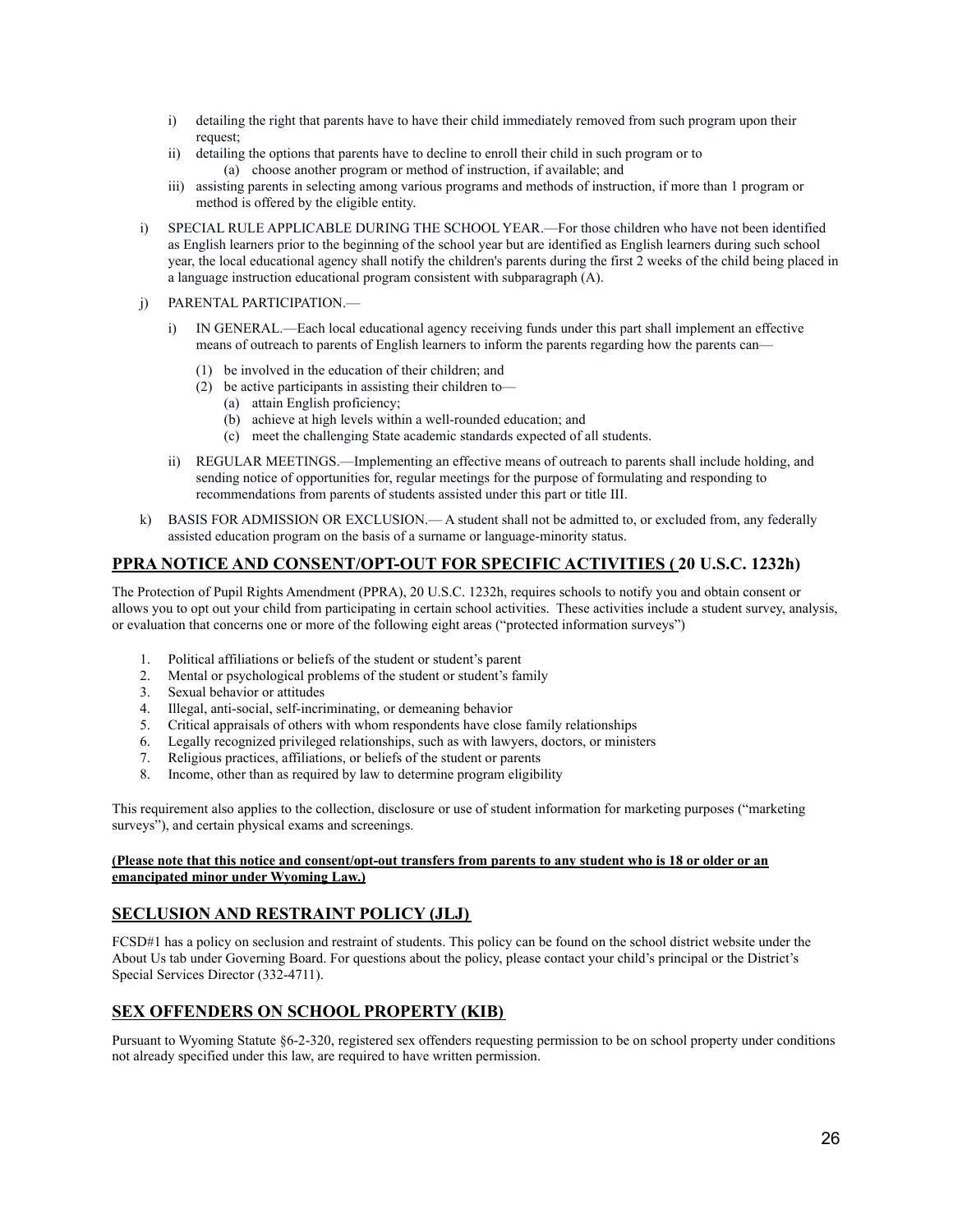In compliance with this law, registered sex offenders seeking written permission to be on school property, or to attend a school event located elsewhere, are required to submit the form to the appropriate principal no later than three school days in advance of the date he/she is requesting.

A reply to this written request will be given prior to the requested date. Only the Superintendent may grant permission for this request after consulting with the appropriate principal.

The District shall inform its staff and students/parents by notice published annually by the school district either by including such notice with annual notices published in the local newspaper or by other notice directly provided to staff and students or the parents of minor students that the staff member and/or student/parent can obtain information regarding sex offenders either employed by the school district or attending a school in the school district by contacting local law enforcement (police or sheriff's department) having jurisdiction over the school campus as required by W.S. §7-19-303(h).

# **SEXUAL HARASSMENT (GCQD)**

Discrimination, Sexual Harassment and Intimidation for Students and Employees (This is a condensed version of the policy. A complete copy is available in the school office or on the District's website.)

#### **Basic Policy:**

Fremont County School District #1 is committed to a positive and productive working and learning environment free of discrimination and sexual harassment. Discrimination and sexual harassment adversely affect morale and interfere with employee and student ability to work and learn. The District prohibits sexual harassment, discrimination or intimidation of its employees and students, whether committed by a co-worker, supervisor, subordinate, contractor, volunteer, or student; and finds such behavior just cause for disciplinary action. Whereas, sexual harassment substantially compromises the attainment of educational excellence and the District will not tolerate such behavior between members of the same or opposite gender.

Furthermore, the District prohibits retaliation against any employee or student because he or she has made a report of alleged sexual harassment or discrimination or against any employee or student who testified, assisted, or participated in the investigation of a report. Retaliation includes, but is not limited to, any form of intimidation reprisal, or adverse pressure. Retaliation is itself a violation of federal and state regulations prohibiting discrimination or sexual harassment and will lead to disciplinary action against the offender as hereinafter set forth.

This policy also applies to individuals attending any school-sponsored events, regardless of location.

#### **Reporting:**

Students or employees who believe they may have been harassed or intimidated should contact a counselor, the Title IX Coordinator, a school nurse or the building principal unless such person is involved in the alleged harassment.

Once a report has been filed, a confidential and expeditious investigation shall be initiated.

#### **Confidentiality:**

A report of sexual harassment or intimidation, and the investigation, is to be kept in strictest confidentiality to the greatest extent possible for the protection of all parties involved.

All parties' right to privacy will be protected to the extent possible. The District has a compelling interest to provide educational programs in an environment free from sexual harassment and discrimination. Therefore, the District's obligation to investigate and take corrective action may supersede an individual's right to privacy.

#### **Investigation and Action Procedure:**

The District has a procedure in place to investigate and act on all complaints. Each incident will be investigated in a timely fashion.

### **STUDENT TRANSPORTATION FOR ACTIVITY TRIPS (JFCD)**

In all extra-curricular activity programs, students will be required to ride to and from the activity in school-provided vehicles unless parents/guardians have obtained approval per the requirements in this policy to transport their children to or from a school-sanctioned activity.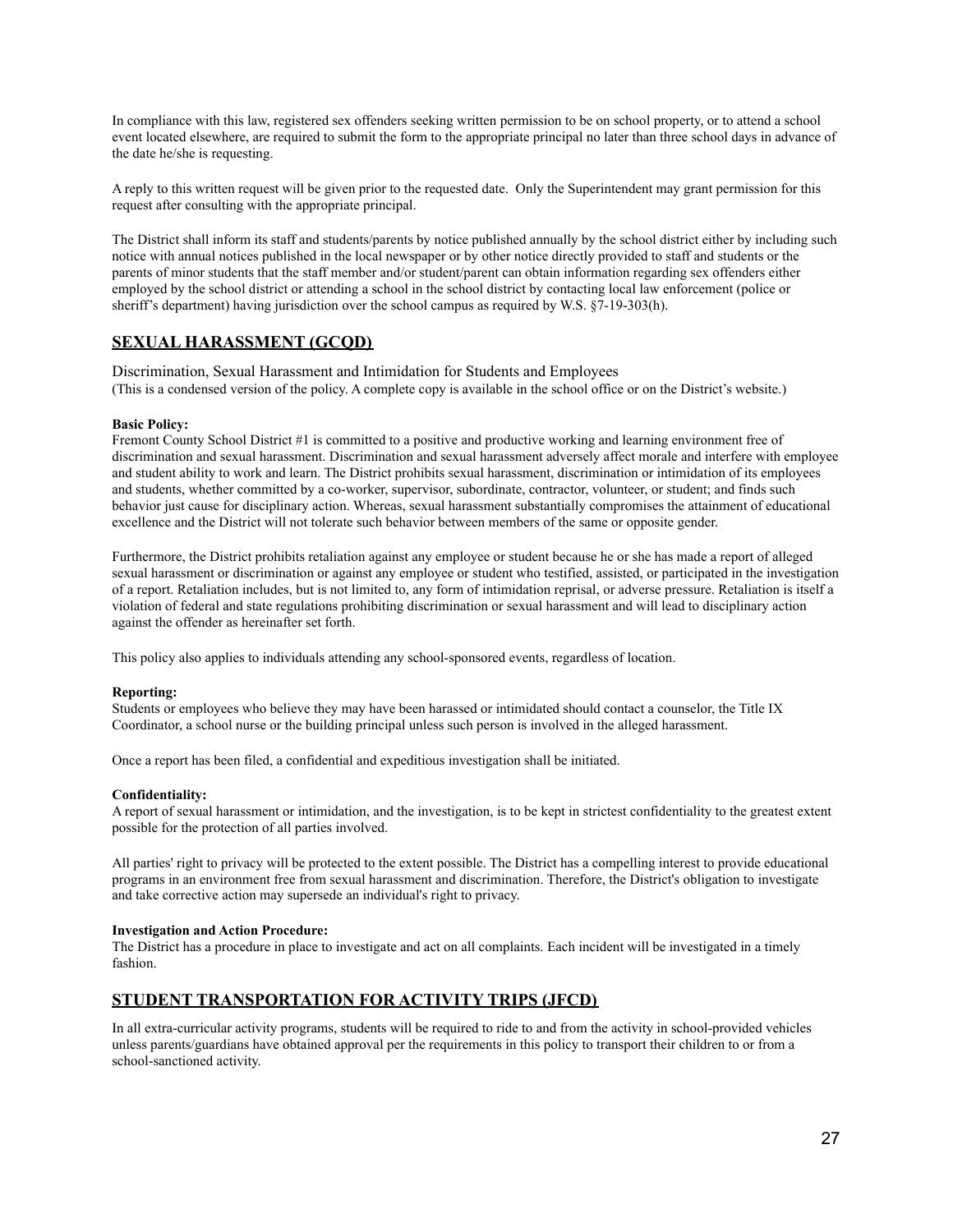If a student who has an unusual circumstance that prohibits him/her from being transported by school transportation with the rest of the group or team to an activity, the parent must complete the appropriate form and submit it to the Activity Director, principal, or designee prior to the group or team's departure to obtain approval to transport the student to the activity.

If a parent/guardian wishes to transport his/her child home after an activity, it is desired that the parent/guardian complete the form and submit it to the Activity Director, principal, or designee prior to departure on the activity trip. However, in the event a parent/guardian determines during or after the activity that s/he would like to transport the child home, then the proper form must be completed and submitted to the coach or sponsor prior to the team/group's departure to return to Lander.

In the event that a parent/guardian needs to have another responsible adult transport a student, then the parent/guardian must meet with the Activity Director or principal, explain the reason for the request, and complete the request-form in the presence of the Activity Director or principal. If this protocol is not followed, the student will not be allowed to be transported by an adult who is not a parent or guardian. (In the event of an injury, this requirement may be waived by the Activity Director or principal.)

The decision to grant or deny the request rests with the Activity Director, principal, or his/her designee.

### **TRANSFER OF SCHOOL DISCIPLINARY RECORDS (20 USC 7917)**

Title VIII of the Every Student Succeeds Act (ESSA) seeks to provide our nation's schools with a safe and drug-free environment so that teaching and learning are not disrupted and each student has the opportunity to succeed in school. Section 8537 of the Act requires each state to submit an assurance that it has procedures to transfer a student's disciplinary records, with respect to a suspension or expulsion, when the student enrolls in another public or private school.

### **UNSAFE SCHOOL CHOICE OPTION (20 USC 7912)**

According to section 8532 of the Every Student Succeeds Act (ESSA), each state receiving funds under this act shall establish and implement a statewide policy requiring that a student attending a persistently dangerous public elementary school or secondary school, as determined by the state in consultation with a representative sample of local educational agencies, or who becomes a victim of a violent criminal offense, as determined by state law, while in or on the grounds of a public elementary school or secondary school that the student attends, be allowed to attend a safe public elementary school or secondary school within the local educational agency, including a public charter school..

### **VOLUNTEERS – BACKGROUND CHECKS (IICD)**

Individuals who volunteer to share their time, talents, knowledge, and efforts with students provide a valuable service to the District. However, it is the District's responsibility to ensure that student safety is the primary consideration as volunteers are approved.

All volunteers will be asked to complete the District's **"**Volunteer Information Form."

All individuals who volunteer to assist with school activities under the following circumstances must undergo screening through a nationwide database selected and used by the District:

- 1. Individuals who volunteer on a "regular" basis so that it is anticipated that they will volunteer for 36 or more hours during the school year (i.e., one hour per week or more); if these individuals will likely never be alone with students without a school district employee being present, principals may choose not to have a volunteer in this category have the criminal background check; or
- 2. Any individual whose volunteer work will allow the volunteer to be alone with a student or group of students for more than a few minutes without being in visual contact of a school employee; or
- 3. Any individual who will accompany students on an overnight trip; or
- 4. Any individual who volunteers as a coach for more than five days during a season or is likely to assist an activity sponsor for more than five days during a school year; or
- 5. Any individual who will accompany students on an activity, sports event, or field trip off school premises and will be alone with a student or small group of students without a school district employee being within visual contact of the volunteer for more than a few moments.

A principal may require any volunteer to be screened through the nationwide database used by the District whether or not the volunteer is subject to mandatory screening as outlined above.

A volunteer will only need to undergo the screening one time unless the principal requests that it occur more frequently.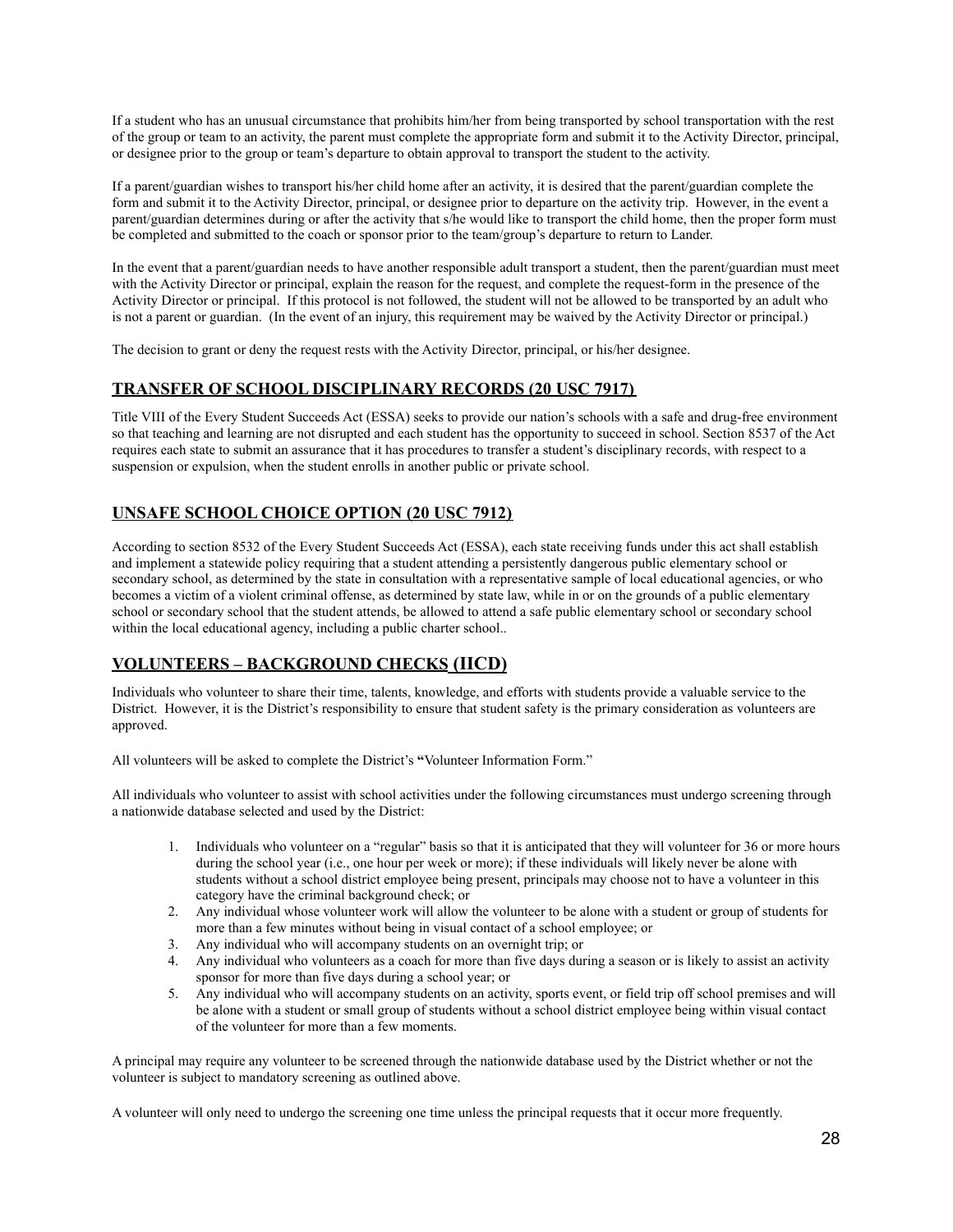The results of the screening will be submitted to the Superintendent of Schools and will remain confidential to the greatest extent possible; however, the District reserves the right to provide such information to other School District personnel or to law enforcement officials as is deemed necessary, consistent with legitimate educational interests, including but not limited to school safety requirements. The Superintendent will review the results of the background checks and determine the suitability of a volunteer. If necessary, the Superintendent will discuss the results with the principal in whose school the volunteer wishes to work, other School District personnel, or law enforcement officials as the Superintendent determines necessary, and may discuss the results with the volunteer. The screening results must be received prior to allowing a volunteer to participate in an overnight trip with students or on a field trip during which the volunteer will be alone with a student or a small group of students. An individual who is required to have a background check may volunteer on school premises for up to three days before the results of the background check are received by the District if the following conditions are met: (1) The volunteer completes the "Volunteer Information Form" to self-report any prior criminal problems, and (2) the principal approves the volunteer being in the school, and (3) the volunteer will be monitored by a teacher, sponsor, or administrator.

To help volunteers and chaperones understand District expectations, a "Code of Conduct" will be developed and provided to all volunteers and chaperones.

For students who will be placed in businesses for work-study, job-shadowing, internship, etc. experiences without a school district employee being present while the student is at the work site, the agreement that is signed by the business or company where the student will work will have a clause that states that the employer verifies that no known sex offender or felon is employed by the business or company.

The District retains the right to reject or refuse the offer of any person to serve as a volunteer at any time for any reason or no reason at all.

### **WEAPONS POSSESSION (GCU)**

It is the intent of the Board of Trustees to prevent weapons from being brought onto school property and into school buildings. Weapons include objects, when used inappropriately by someone, could cause harm to any person on school property.

Possession/use of any dangerous or deadly weapon in any school building (including buildings/property where students are assigned off-campus), on school grounds, in any school vehicle, any other vehicle assigned by the administration to transport students and staff, or at any school-sanctioned activity, is prohibited.

Those who access and/or utilize the public schools shall not possess, handle, transmit, or conceal any object that could be used as a weapon or cause harm to another person.

Weapons shall be defined as any item/object that can be construed as a weapon, such as, but is not limited to guns of any type, facsimile weapons (toy weapons that resemble real weapons), Ninja stars, slingshots, bludgeons, knives, or any pocketknife.

If a pocketknife is inadvertently brought to school and voluntarily handed in at the school office, no disciplinary action will be taken.

Employees approved to carry a concealed weapon under policy CKA are exempted from this policy.

Any other exception to this policy may be approved by the Superintendent, or designee, in consultation with the Board attorney. The Board will be notified of any exceptions.

#### **CONSEQUENCES:**

The possession or use of any item construed as a weapon shall require disciplinary proceedings to begin which may include discipline, suspension and the possibility of expulsion, dismissal, or termination of the person involved. The following proceedings shall be immediately initiated by the principal or his/her designee:

- A. Notify parents. (Student infraction only.)
- B. Notify Superintendent (or designee). The Superintendent shall notify legal counsel.

C. Notify police. (Police will be notified and an investigation will occur at police option, any aggrieved person may request an Investigation by police/county attorney.) Immediately initiate proceedings for discipline suspension, expulsion, dismissal, or termination of person(s) involved via applicable State statutes and district policies.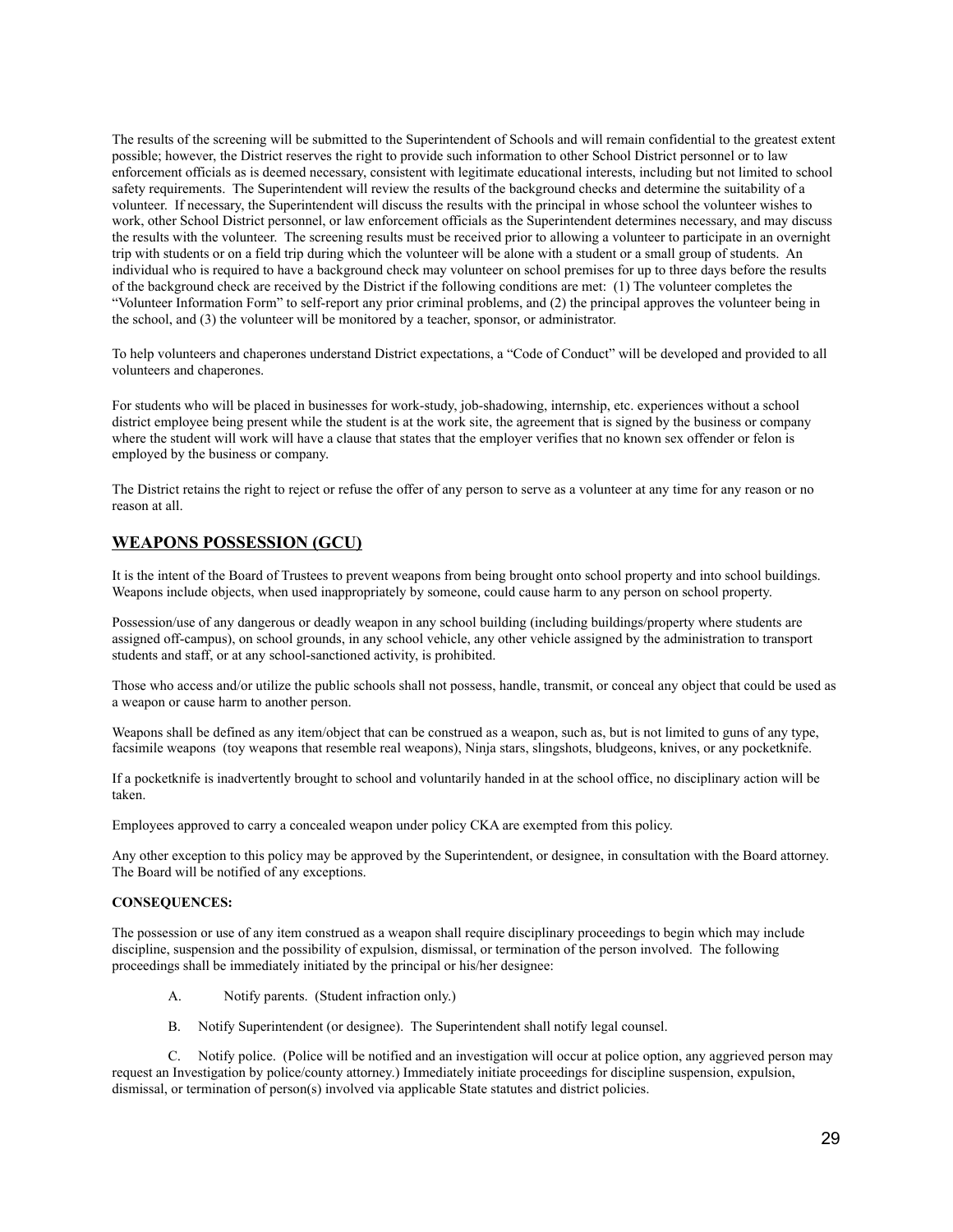### SEE ALSO POLICY JICI-STUDENT, KN-PUBLIC

NOTE: This handbook is intended as a guide to inform and provide notice to students and legal parents and guardians. There are no promises, express or implied, for specific educational performance or outcome. Fremont County School District #1, State of Wyoming, retains the absolute right to change the contents of this handbook as it deems necessary, with or without notice.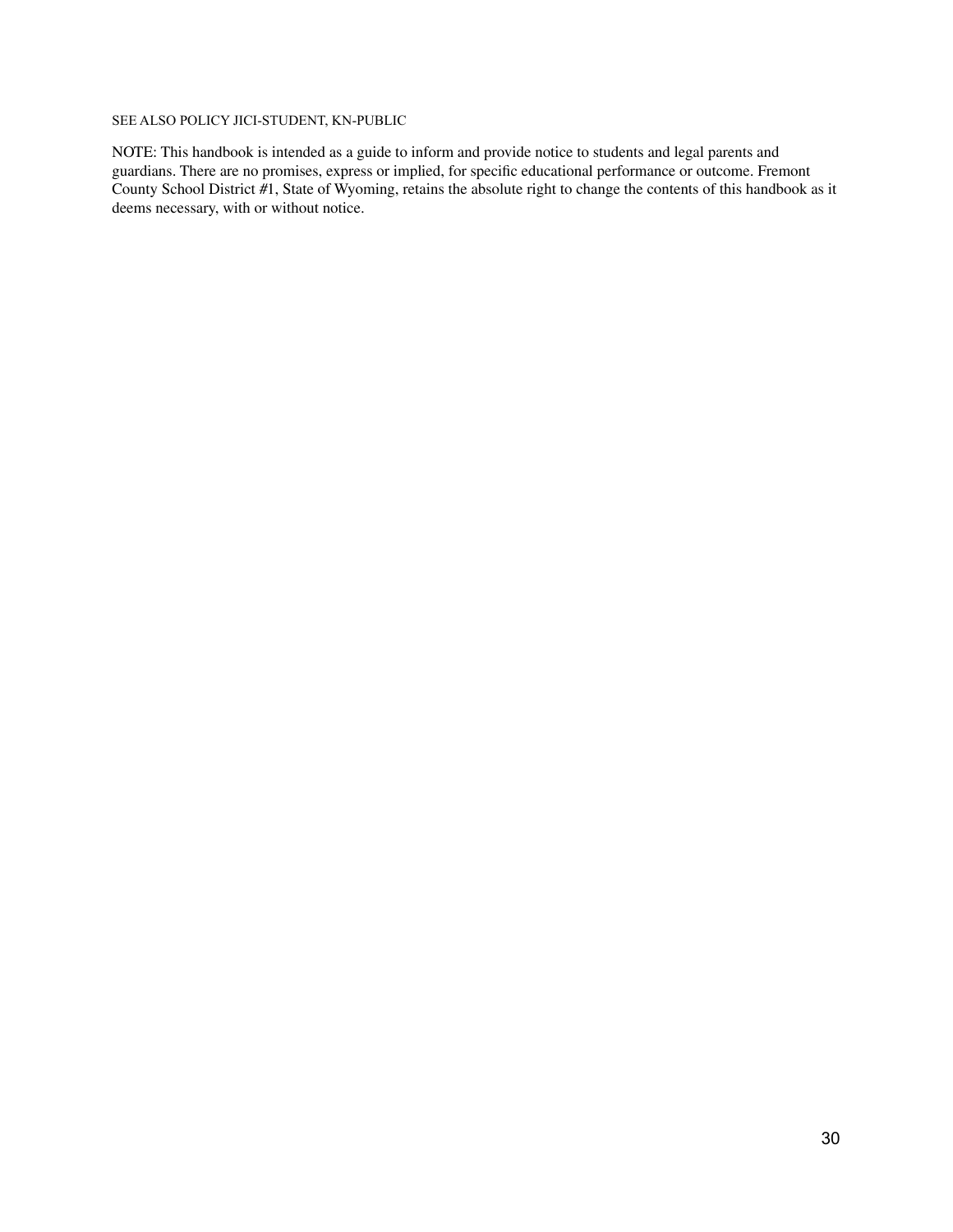### **School-Parent Compact**

Pathfinder High School - 2021-2022 School Year

**NOTE: Each school receiving funds under Title I, Part A of the Elementary and Secondary Education Act (ESEA) must develop a written school-parent compact jointly with parents for all children participating in Title I, Part A activities, services, and programs. That compact is part of the school's written parental involvement policy developed by the school and parents under section 1118(b) of the ESEA. The compact must outline how parents, the entire school staff, and students will share the responsibility for improved student academic achievement and the means by which the school and parents will build and develop a partnership to help children achieve the State's high standards.**

#### **SCHOOL-PARENT COMPACT**

Pathfinder High School, and the parents of the students participating in activities, services, and programs funded by Title I, Part A of the Elementary and Secondary Education Act (ESEA), agree that this compact outlines how the parents, the entire school staff, and the students will share the responsibility for improved student academic achievement and the means by which the school and parents will build and develop a partnership that will help *children achieve the State's and school's high standards. This school-parent compact is in ef ect during school year 2021-2022 .*

REQUIRED SCHOOL-PARENT COMPACT PROVISIONS School Responsibilities

#### **Pathfinder High School Will:**

1. **Provide high-quality curriculum and instruction in a supportive and effective learning environment that enables the participating children to meet the State's student academic achievement standards as follows:**

*Pathfinder High School has identified priority standards, written proficiency scales to define success on those* standards, created the unit guides to allow appropriate pacing and integration of standards and have created the *common formative assessments to assess student learning towards those standards. We have a Building* Intervention Team (BIT) that monitors student progress and ensures that all students have what they need to be successful. Some of the tools that we employ for Tier 2 intervention are the CCRA & B Blocks where students are referred for either will or skill issues. We have also employed Title I Math and Reading Interventionist *teachers to allow for Tier 3 intervention and have identified students who would best benefit from such intervention.*

2. Hold parent-teacher conferences during which this compact will be discussed as it relates to the individual **child's achievement.** Specifically, those conferences will be held three times annually at the end of the 1<sup>st</sup>, 2nd and 3rd Semesters.

**3. Provide parents with frequent reports on their children's progress.** Specifically, the school will provide reports as follows:

Progress reports are sent home at mid semester and final report cards are mailed home at the end of the semester. *Parents are also able to monitor student progress in real time through our Parent Portal.*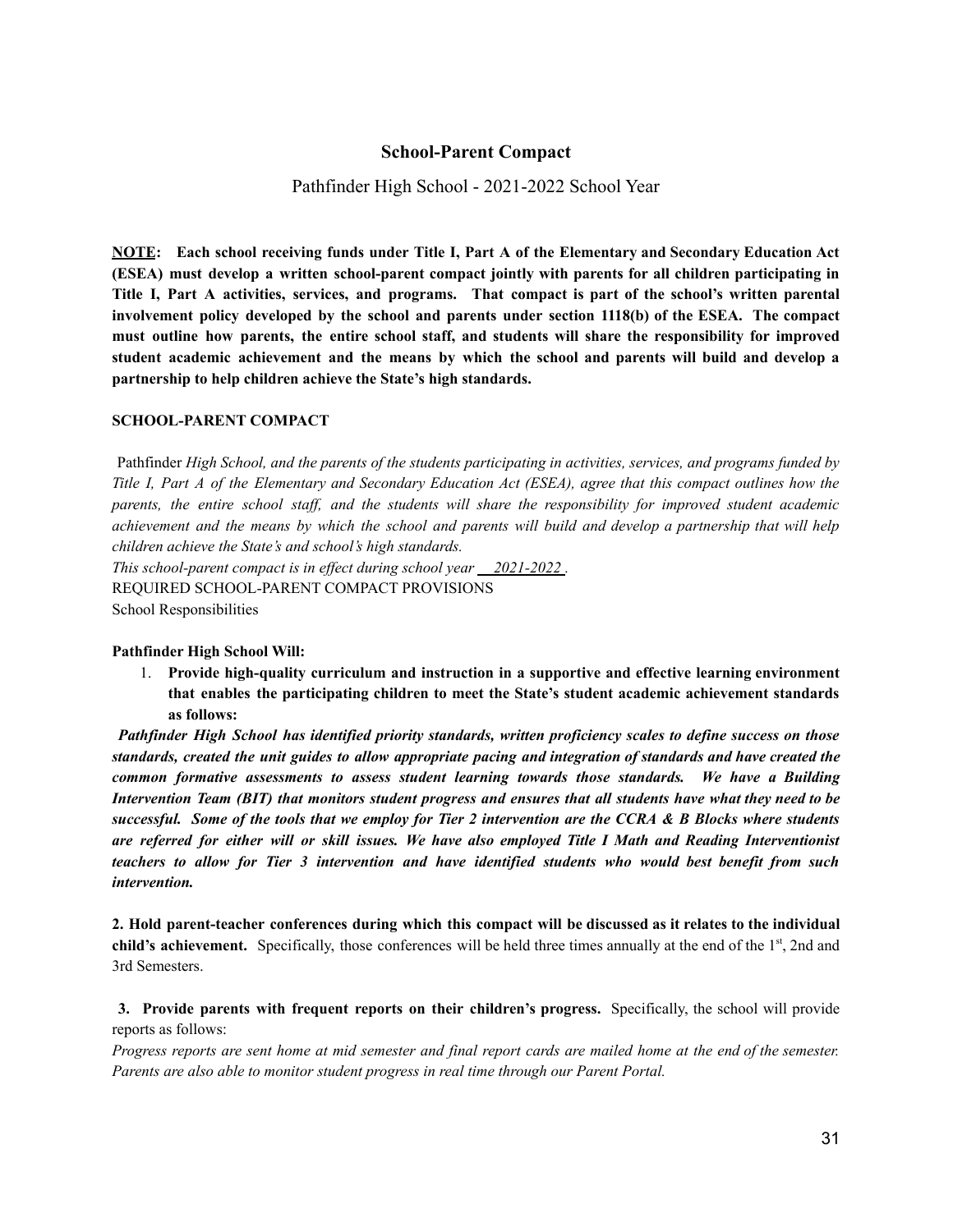**4. Provide parents reasonable access to staff.** Specifically, staff will be available for consultation with parents as follows:

*Before and after school and by appointment during their prep.*

### **5. Provide parents opportunities to volunteer and participate in their child's class, and to observe classroom activities**, as follows:

*Anytime as requested so long as it does not create an interruption to the education of others.*

### Parent Responsibilities

### **We, as parents, will support our children's learning in the following ways:**

- *● Monitoring attendance.*
- *● Making sure that all requirements are completed.*
- *● Monitoring amount of electronic use by students.*
- *● Being active in the education and activities of my student.*
- *● Participating, as appropriate, in decisions relating to my children's education.*
- *● Promoting positive use of my child's extracurricular time.*
- *● Staying informed about my child's education and communicating with the school by promptly reading all* notices from the school or the school district either received by my child or by mail and responding, as *appropriate.*
- *● Serving to the extent possible, on parent groups.*

### *Student Responsibilities*

We, as students, will share the responsibility to improve our academic achievement and achieve the State's high standards. Specifically, we will:

- Complete, to the best of my ability all things assigned by the teacher and ask for help when I need to.
- *● Have good attendance and be a productive and responsible student while in attendance. Ensure that when you are not in attendance you have taken care of your responsibilities for what you have missed.*
- Give to my parents or the adult who is responsible for my welfare all notices and information received by *me from my school every day.*

### **Pathfinder High School will:**

- Involve parents in the planning, review, and improvement of the school's parental involvement policy, in an organized, ongoing, and timely way.
- Involve parents in the joint development of any schoolwide program plan, in an organized, ongoing, and timely way.
- Hold an annual meeting to inform parents of the school's participation in Title I, Part A programs, and to explain the Title I, Part A requirements, and the right of parents to be involved in Title I, Part A programs. The school will convene the meeting at a convenient time to parents, and will offer a flexible number of additional parental involvement meetings, such as in the morning or evening, so that as many parents as possible are able to attend. The school will invite to this meeting all parents of children participating in Title I, Part A programs (participating students), and will encourage them to attend.
- Provide information to parents of participating students in an understandable and uniform format, including alternative formats upon the request of parents with disabilities, and, to the extent practicable, in a language that parents can understand.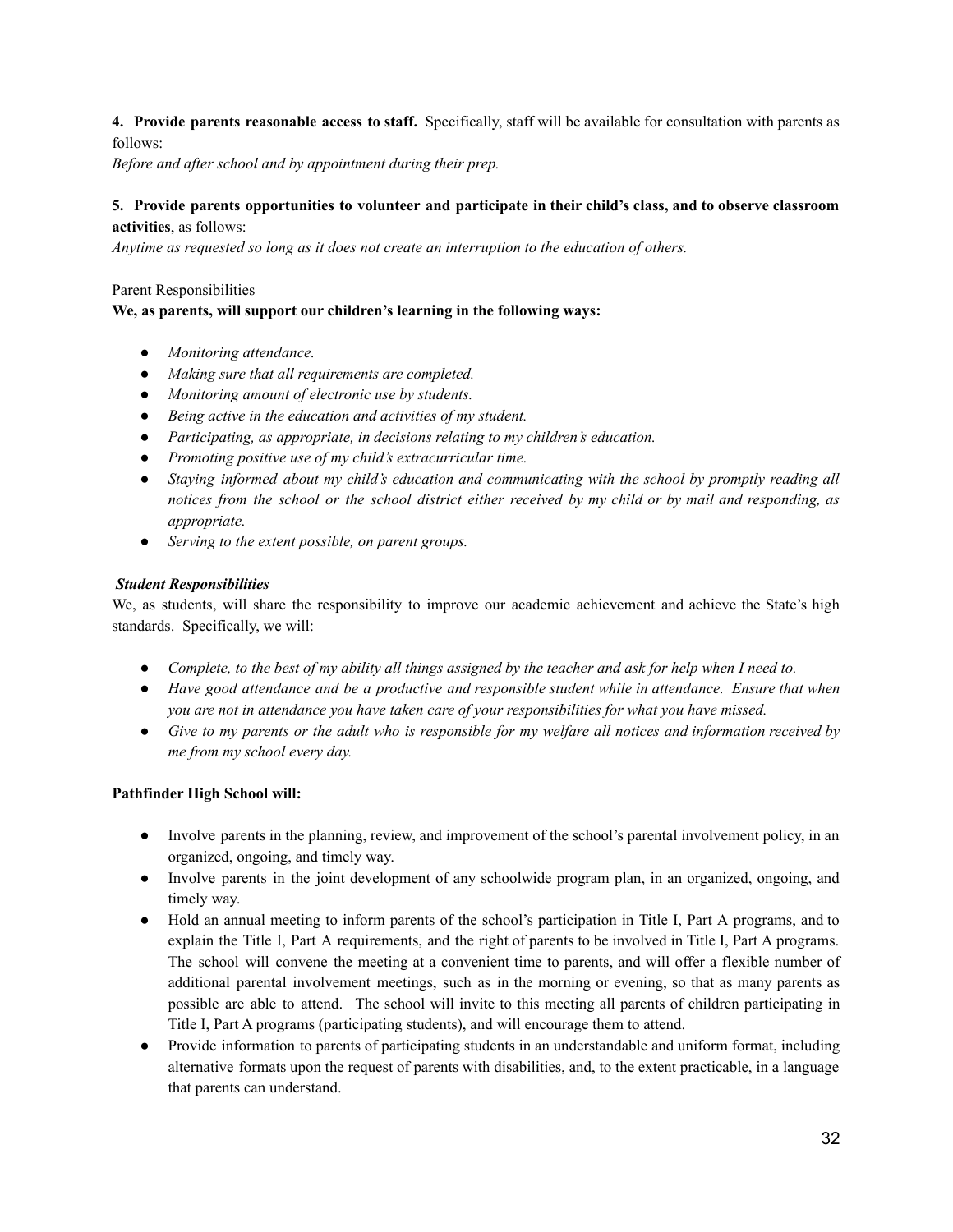- Provide to parents of participating children information in a timely manner about Title I, Part A programs that includes a description and explanation of the school's curriculum, the forms of academic assessment used to measure children's progress, and the proficiency levels students are expected to meet.
- On the request of parents, provide opportunities for regular meetings for parents to formulate suggestions, and to participate, as appropriate, in decisions about the education of their children. The school will respond to any such suggestions as soon as practicably possible.
- Provide to each parent an individual student report about the performance of their child on the State assessment in at least math, language arts and reading.
- Provide each parent timely notice when their child has been assigned or has been taught for four (4) or more consecutive weeks by a teacher who is not highly qualified within the meaning of the term in section 200.56 of the Title I Final Regulations (67 Fed. Reg. 71710, December 2, 2002). (Source: Extract- Appendix E:USDE Non Regulatory Parental Involvement Guidance)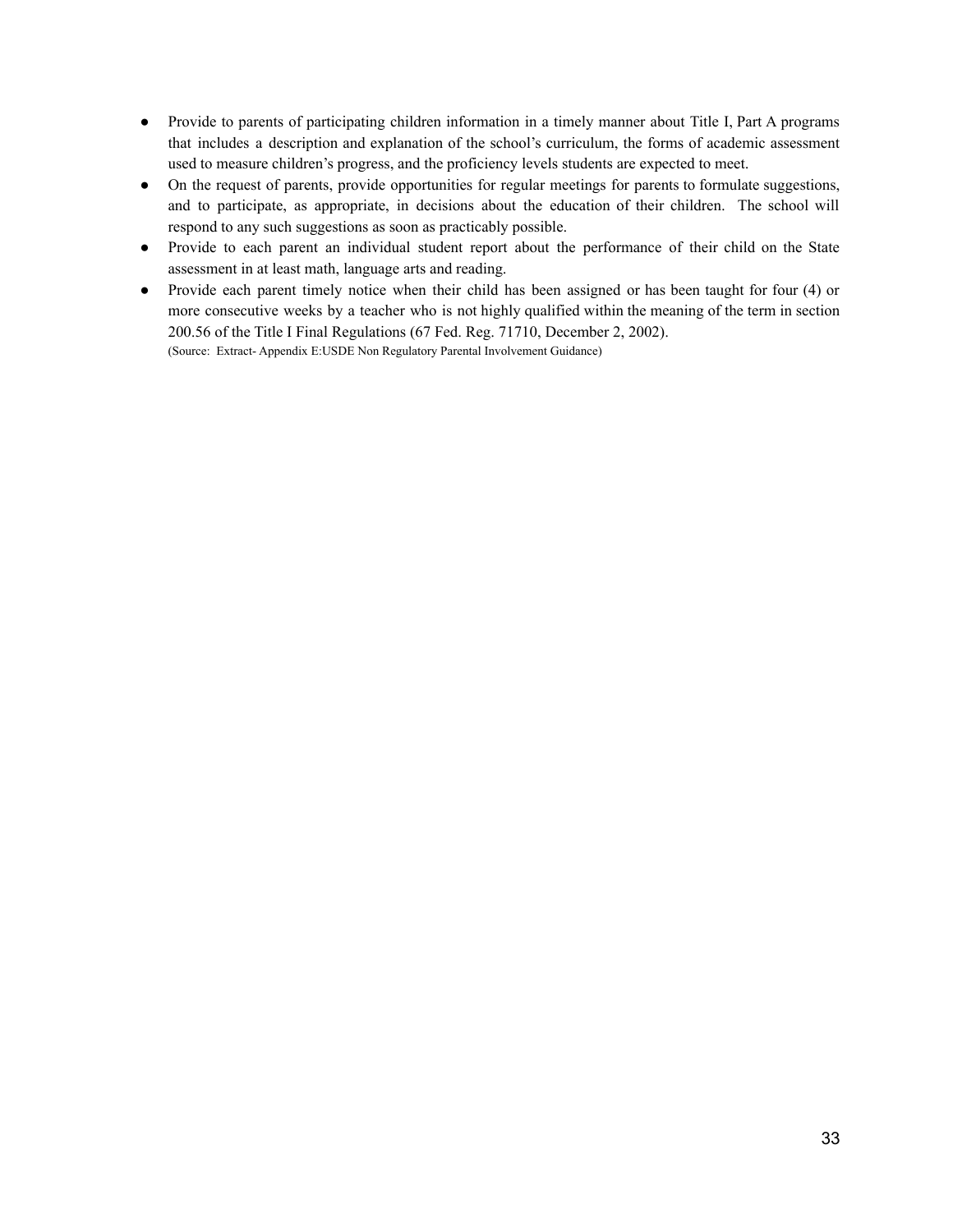# **Pathfinder High School Sophomore/Junior/Senior Lunch Privilege**

\*Sophomores/Juniors/Seniors will have the option to leave campus during lunch if they meet the following expectations:

Expectations in order to have Open Campus Lunch:

- 1. Arrive to school on time
- 2. ALL assignments completed for classes May not be on the tutoring list
- 3. Passing all classes
- 4. Return on time from lunch
- 5. Eat lunch during lunch you may not bring back food for class/classmates after lunch is over
- 6. Senior project finished by due date
- 7. Form must be signed by parent/guardian
- 8. Be on track for graduation

Consequences

- 1. If you return late from lunch, you will lose lunch privilege for the next day
- 2. If you are habitually late or bring back food to students in classes, you will lose privilege for a set amount of time to be determined by Mrs. Wall
- 3. If senior project is not completed by due date, you will loose open campus lunch until project is complete
- 4. Lunch Privilege will be suspended due to misbehavior in school or violation of handbook rules

\*Mrs. Wall reserves the right to cancel open lunch for juniors/seniors at any time.

| <b>Student Name</b>      | Parent Name         |
|--------------------------|---------------------|
| <b>Student Signature</b> | Parent Signature    |
| Principal                | Principal Signature |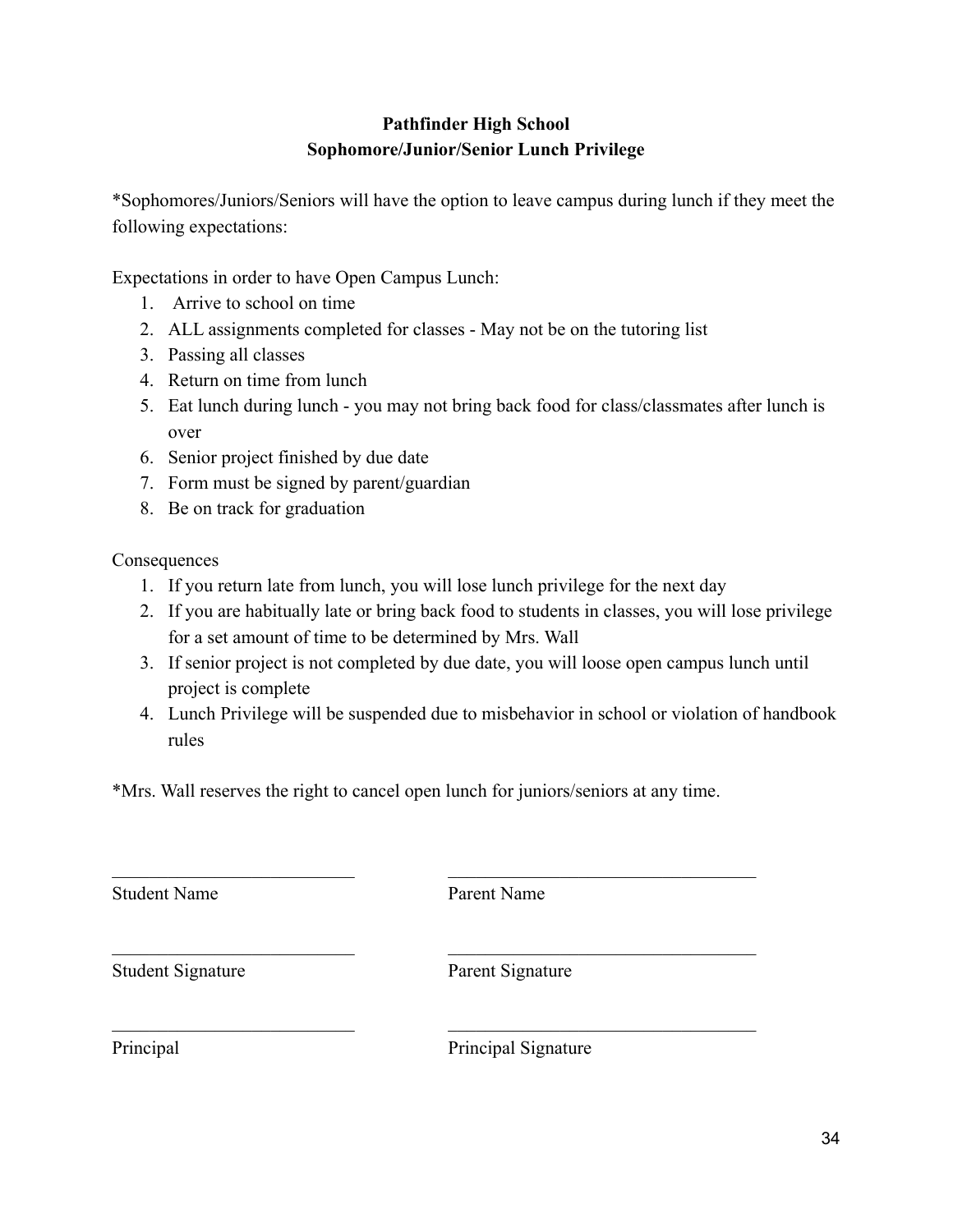# **PATHFINDER HIGH SCHOOL 2021-2022**

863 Sweetwater, Lander WY 82520

# **CHROMEBOOK:**

Pathfinder High School issues a Chromebook computer for each student's use throughout their school years. This is a school-wide "one-to-one" initiative. We have seen increases in student engagement, and we have created a learning environment fostering critical thinking, collaboration, communication, and creativity. Students may still choose to bring their own device (BYOD), but PHS will provide a Chromebook to each student who chooses not to bring their own device.

There are expectations the PHS staff have regarding students and their devices. Parents need to also be aware of these guidelines and expectations for usage. More detailed information is available on our website at http://bit.ly/PHS-One-toOne (link points to our website). Damage and loss are the responsibility of the student and parent.

| <b>Student Name:</b> | Date: |
|----------------------|-------|
| Student Signature:   |       |
| Parent Name:         |       |
| Parent Signature:    |       |

# **DRIVING/PARKING EXPECTATIONS:**

Driving at PHS is a privilege and requires students to be a responsible driver. Students will be held accountable for following expectations and guidelines. Choosing not to follow the expectations could lead to a loss of driving privileges on the PHS campus. PHS authorities may search any motor vehicle operated by a student when parked on school property whenever school authorities have a reasonable cause to suspect the motor vehicle may conceal/contain illegal/unauthorized objects/materials. School authorities may take possession of any illegal/unauthorized object/materials found within the vehicle and may turn over any of the items to law enforcement officials under proper circumstances.

| Year:                | Make: | Model: | Lic. Plate $#$ |
|----------------------|-------|--------|----------------|
| <b>Student Name:</b> |       |        | Date:          |
| Student Signature:   |       |        |                |
| Parent Name:         |       |        |                |
| Parent Signature:    |       |        |                |



**Office Use Only: PHS Tag #**\_\_\_\_\_\_\_\_\_\_